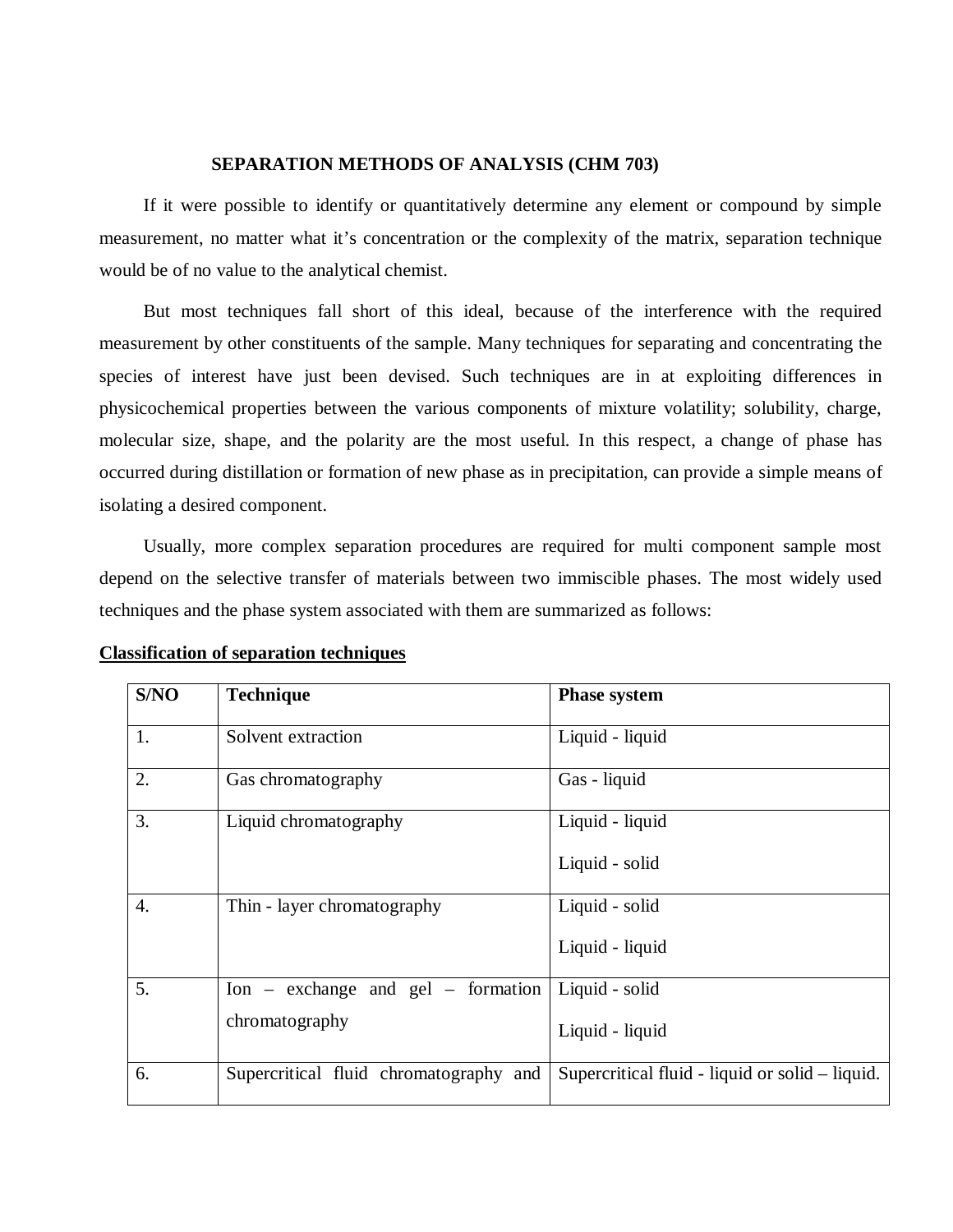| טונט ש<br>-------<br>. |  |
|------------------------|--|
|                        |  |

All separation techniques one or more achieve chemical equilibrium. Consequently, the degree of separation achieved can vary greatly according to experimental condition to a large extent; attainment of optimal condition to a large extent, attainment of optimal condition has to be approached empirically rather than by the application of a rigid theory in the following section which deals with solvent extraction, chromatography and electrophoresis. The minimum theory necessary for an understanding of the basic principle is presented.

# **SOLVENT EXTRACTION**

Solvent extraction is a selective transfer of ug to g in quantity between 2 immiscible phases (liquid). Separation is based on solubility differences and selectivity is achieved by pH control and complexation.

Separating funnel is used for batch extraction and special glass apparatus, soxhlet (for cont. extraction). Batch methods are rapid, simple and versatile.

### **Disadvantages of batch method**.

- (1) It sometimes requires large quantities of organic solvents.
- (2) Poor resolution of mixture of organic components.

#### **THEORY**

Solvent extraction is sometimes called liquid extraction. It involves the selective transfer of a substance from one liquid phase to another e.g. aqueous solution of iodine and sodium chloride is shaking with ccl4 (carbon tetra-chloride) and the liquid allowed to separate. Most of the iodine will be transferred to ccl4 layer and will sodium chloride will remain in aqueous layer. The extraction of soxhlet is governed by Nernst partition or distribution law which states that at equilibrium, a given solute will always be distributed between two essentially immiscible liquid in the same proportion.

[A] organic  $= K_D$  (same temperature and pressure)

[A] aqueous

Where  $\lceil$  ] represents the concentration and  $K_D$  is "partition coefficient" and it is independent of the concentration of the solute.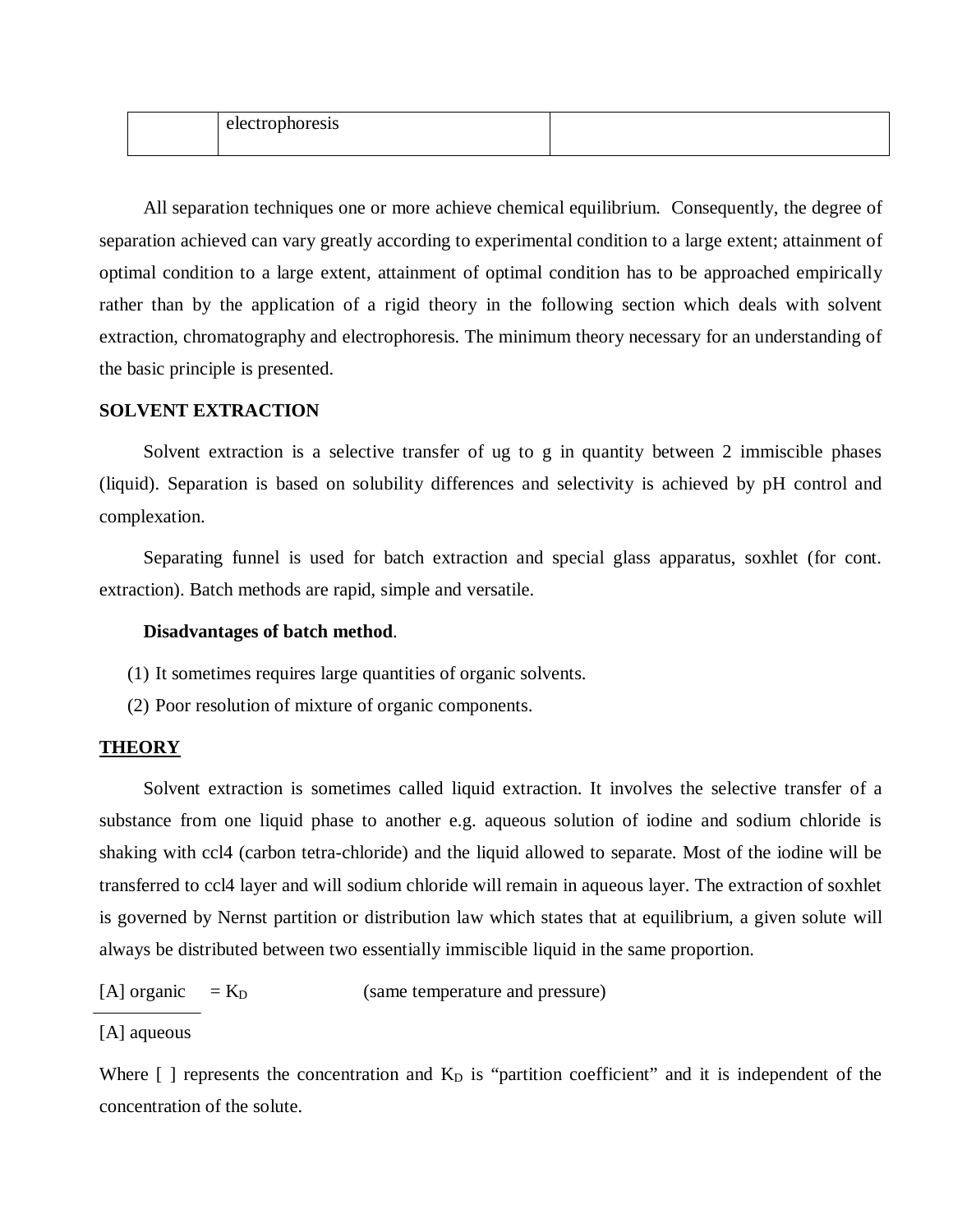'A' must exist in the same form in both phases. Equilibrium is established when the chemical potential (free energy) of the solute in the two phases are equal and is usually achieved within a few minutes of shaking. The value of  $K_D$  is a reflection of the relative solubilities of the solute in the two phases.

The value of  $K_D$  breaks down if 'A':

- 1. dissociates
- 2. polymerizes
- 3. form complexes with other components e.g. solvents.

Analytically, the total amount of solute present in each case is better described in distribution 'D',

Where  $D =$  $\frac{[CA]o/ml}{[CA]aq/ml}$  $CA =$  amount of solute

If there is no interaction,  $D = K_D$ .

### **Efficiency of Extraction.**

It depends on the magnitude of  $D$  or  $K_D$  and on the relative volumes of the liquid phases

The % of extraction is given by:

$$
\Sigma = \frac{100D}{[D + \frac{Vaq}{V_0}]}
$$

For equal volumes of aqueous and organic solvent,

$$
\Sigma = \frac{100D}{[D+1]}
$$

If D is large i.e. tending towards 100, a single extraction may affect virtually quantitative transfer of the solute, whereas with small values of D, several extractions would be required. The amount of solute remaining in aqueous solution is readily calculated for any number of extractions with equal volumes of organic solvents from the following equation.

$$
[Caq]_{n} = Caq \left[ \frac{Vaq}{(DVo+Vaq)} \right]^{n}
$$

Where  $[Caq]_n$  is the amount of solute remaining in aqueous phase.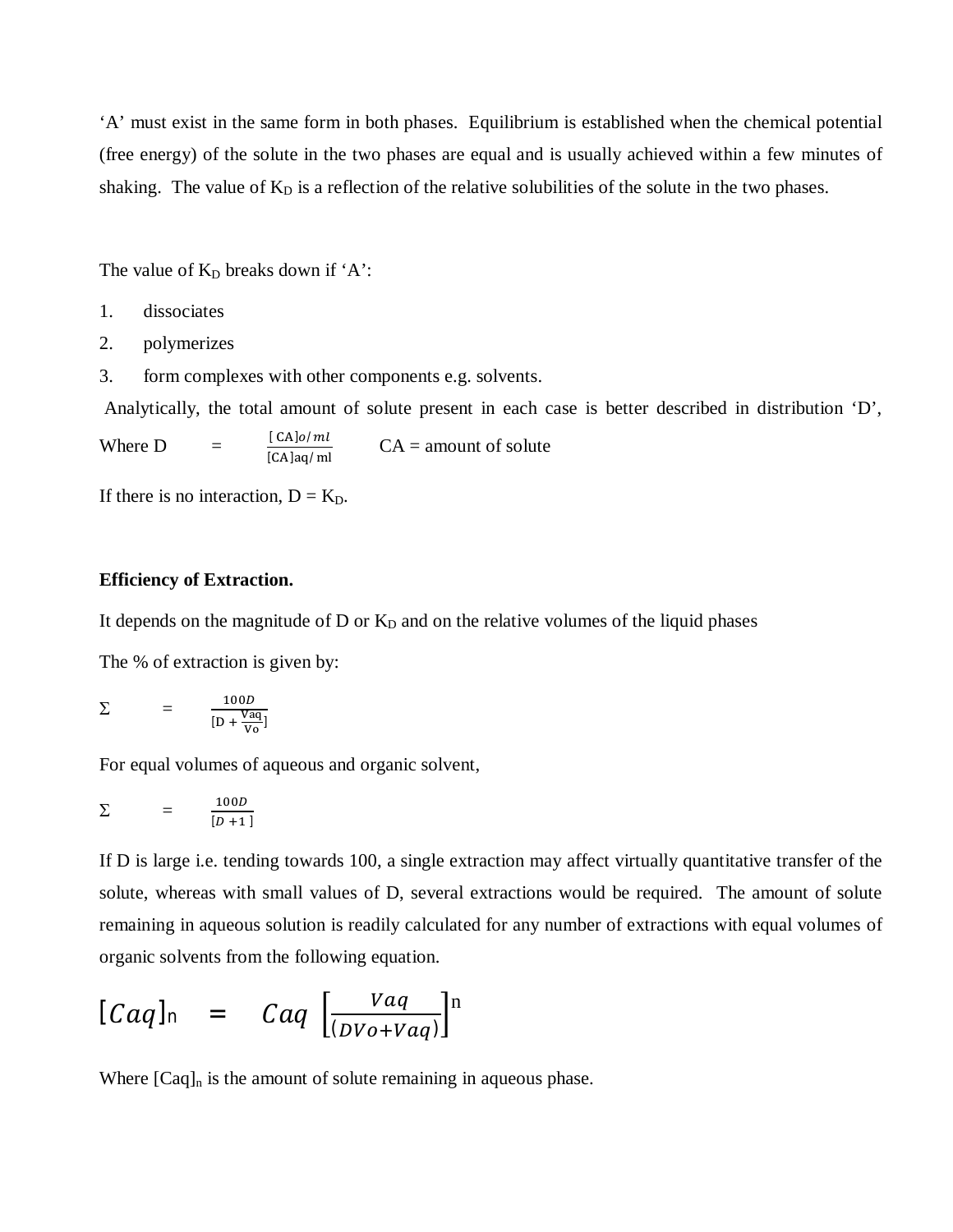Vaq = the volume of aqueous solvent after n extraction

Vo = the volume of organic solvent after n extraction.

If the value of D is known, the equation above is useful in determining the outmost condition for quantitative transfer of material.

For example, the complete removal of 0.1g of iodine from  $50 \text{cm}^3$  of an aqueous solution of iodine and sodium chloride is carried out using  $CC1_4/H_2O$ ; the value of D was given as 85.

Calculate the efficiency using:

- 1.  $25 \text{cm}^3$  of CCl<sub>4</sub> once
- 2. Batch extraction three times.

Which method out of the two would be most efficient?

1. 
$$
\{Caq\}1 = 0.1 \left\{ \frac{50}{(85 \times 25) + 50} \right\}^{n}
$$
  
\n $= 0.0023$   
\n% efficiency  $= \frac{0.1 - 0.0023}{0.1} \times 100$   
\n $= 97.7\%$ 

2. 
$$
\{Caq\}3 = 0.1 \left\{ \frac{50}{(85 \times \frac{25}{3}) + 50} \right\}^3
$$

$$
= 2.86 \times 10^{-5}
$$

% efficiency 
$$
= \frac{0.1 - 2.86 \times 10^{-5}}{0.1} \times 100
$$

$$
= 99.9\%
$$

It is therefore clear that extracting several times with small volumes of organic solvent is more efficient than one extraction with large volume.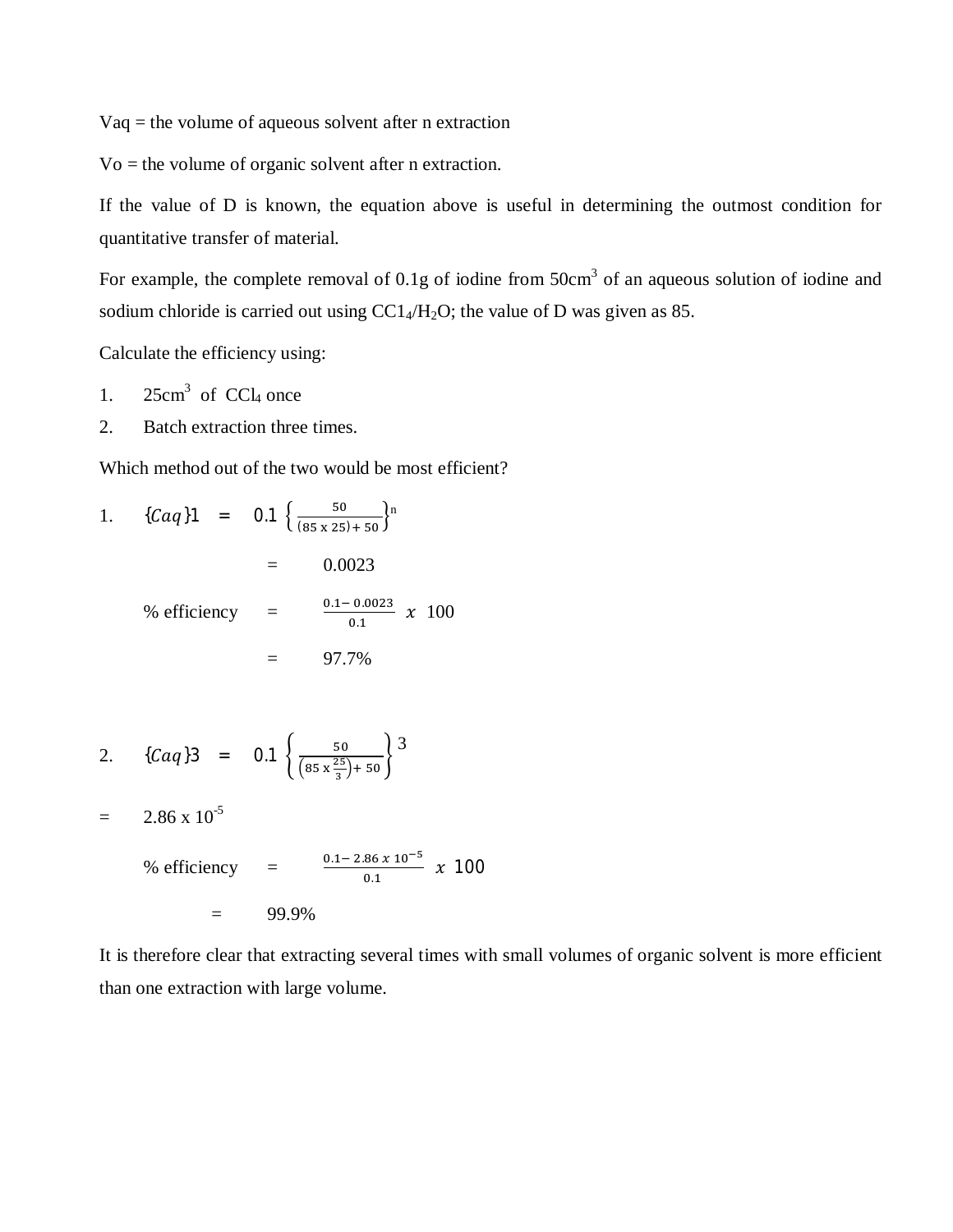# *Assignment*

A solution of 6g of substance X in 50cm<sup>3</sup> of aqueous solution is in equilibrium at room temp with ether solution of aqueous liquid containing  $108g$  of X in  $100 \text{ cm}^3$  with:

- a.  $100 \text{cm}^3$  of ether once
- b.  $50 \text{cm}^3$  of ether twice at room temperature.

Which process is more efficient in both methods a & b? Bear in mind that  $100 \text{cm}^3$  of ether is used in both a & b.

# **CHROMATOGRAPHY**

The word chromatography is used to describe separation into components. All the techniques depend upon the same basic principle i.e. variation in the rate in which different components of a mixture migrates through a stationary phase under the influence of a mobile phase.

Rates of migration vary because of differences in distribution ratios. The process whereby a solute is transferred from a mobile phase to a stationary phase is called SORPTION.

Chromatographic techniques are based on four sorption mechanisms namely:

- Surface Adsorption
- Partition
- $\bullet$  Ion exchange
- Exclusion.

Both adsorption and partition may occur simultaneously. For example, a stationary phase of  $Al_2O_3$  is highly polar and normally exhibit strong adsorptive properties. However, this may be modified by the presence of adsorbed water which introduces a degree of partition into the overall sorption process by acting as a liquid stationary phase.

Paper (cellulose) is relatively non-polar and retains a large amount of water which functions as partition medium. Nevertheless, residual polar group in the structure of paper can lead to adsorptive effect.

The third sorption is that of ion exchange. Here, the stationary phase is a permeable polymeric solid containing fixed charge groups and mobile counter-ions which can exchange with the ions of the solute as the mobile phase carries it through the structure.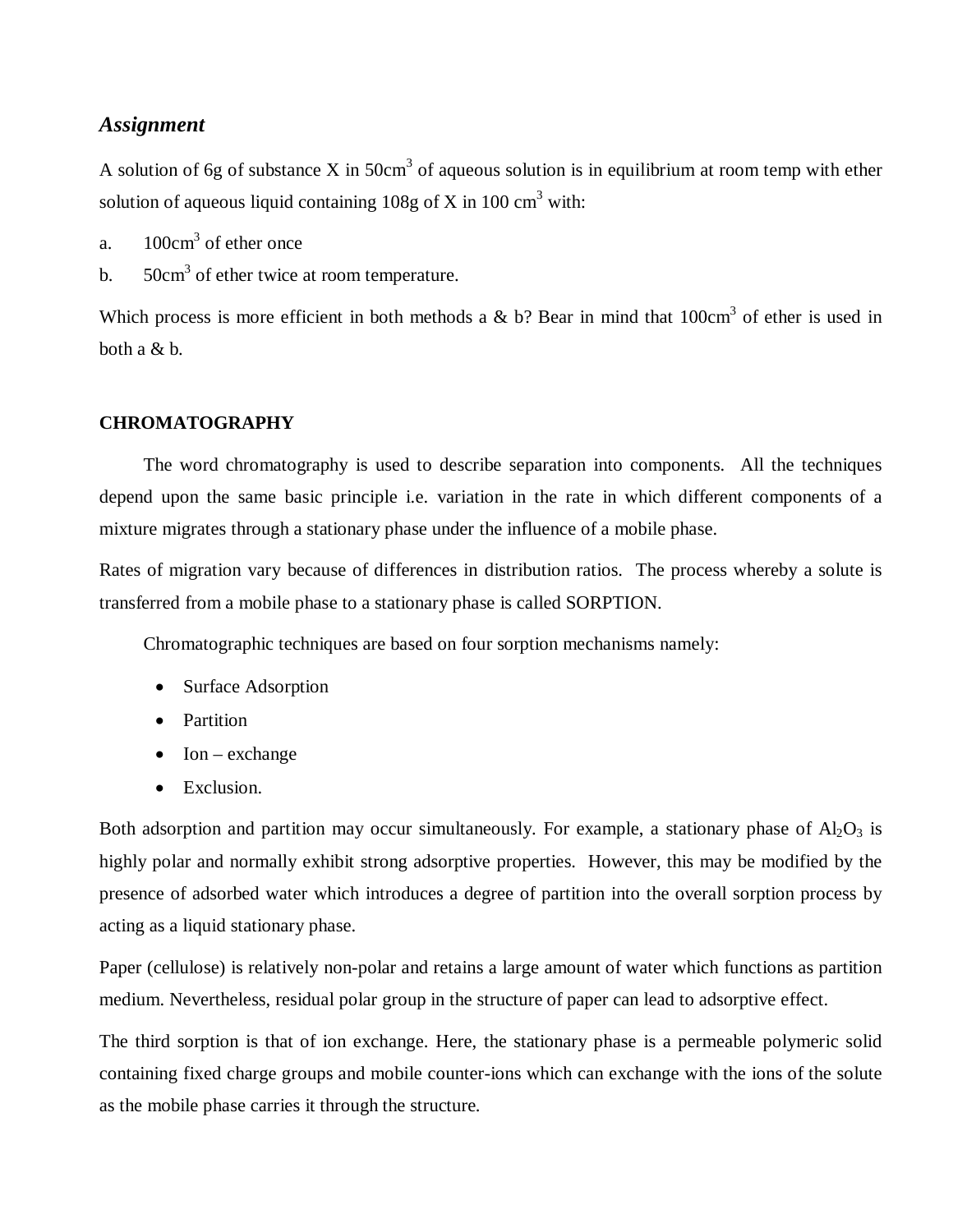There are two types:

- Cation Exchanger,  $R \times Y^+$
- Anion Exchanger,  $R^+ X^-$

The fourth type of mechanism is Exclusion. Strictly speaking, it is not a true sorption process as the separating solute remains in the mobile phase throughout. Separations occur because of variation in the extent to which the solute molecule can diffuse through the inert, porous stationary phase. This is normally a gel structure which has a small pore size and into which small molecules up to a certain critical size can diffuse. Molecules larger than the critical size are excluded from the gel and move unhindered through the column or layer while the smaller ones are retarded to an extent dependent on molecular size.

## **ADSORPTION SYSTEM**

### **Stationary Phase**

Almost any polar solid can be used, the most common choices being silica gel or alumina  $(A<sub>2</sub>O<sub>3</sub>)$ . The adsorbent used in column chromatography are ranged in the order of decreasing adsorptive power.

Alumina  $\rightarrow$  Charcoal  $\rightarrow$  Silica gel  $\rightarrow$  MgCO<sub>3</sub>  $\rightarrow$  CaCO<sub>3</sub>  $\rightarrow$  Starch  $\rightarrow$  Sucrose  $\rightarrow$ Cellulose.

Silica gel and alumina are highly polar materials that adsorb molecules strongly. Activity is determined by the overall polarity and the number of adsorption site. In silica gel, the adsorption sites are the Oxygen atom and silanol groups (-Si - OH) which readily form H – bonds with polar molecules.

Adsorption site of different types are present on the surface of alumina but unlike silica gel, a proportion of them are hydroxyl (OH<sup>-</sup>) groups. The amount of water present on the surface has a profound effect on activity by blocking adsorption site. If the water is progressively removed by oven – drying, the material becomes correspondingly more active. The choice of stationary phase and its degree of activity is determined by the nature of the sample. If sample component are adsorbed too strongly, they may be difficult to elute, or chemical changes may occur. Weakly polar solute should be separated on highly active adsorbent, otherwise, they may elute rapidly with little or no resolution.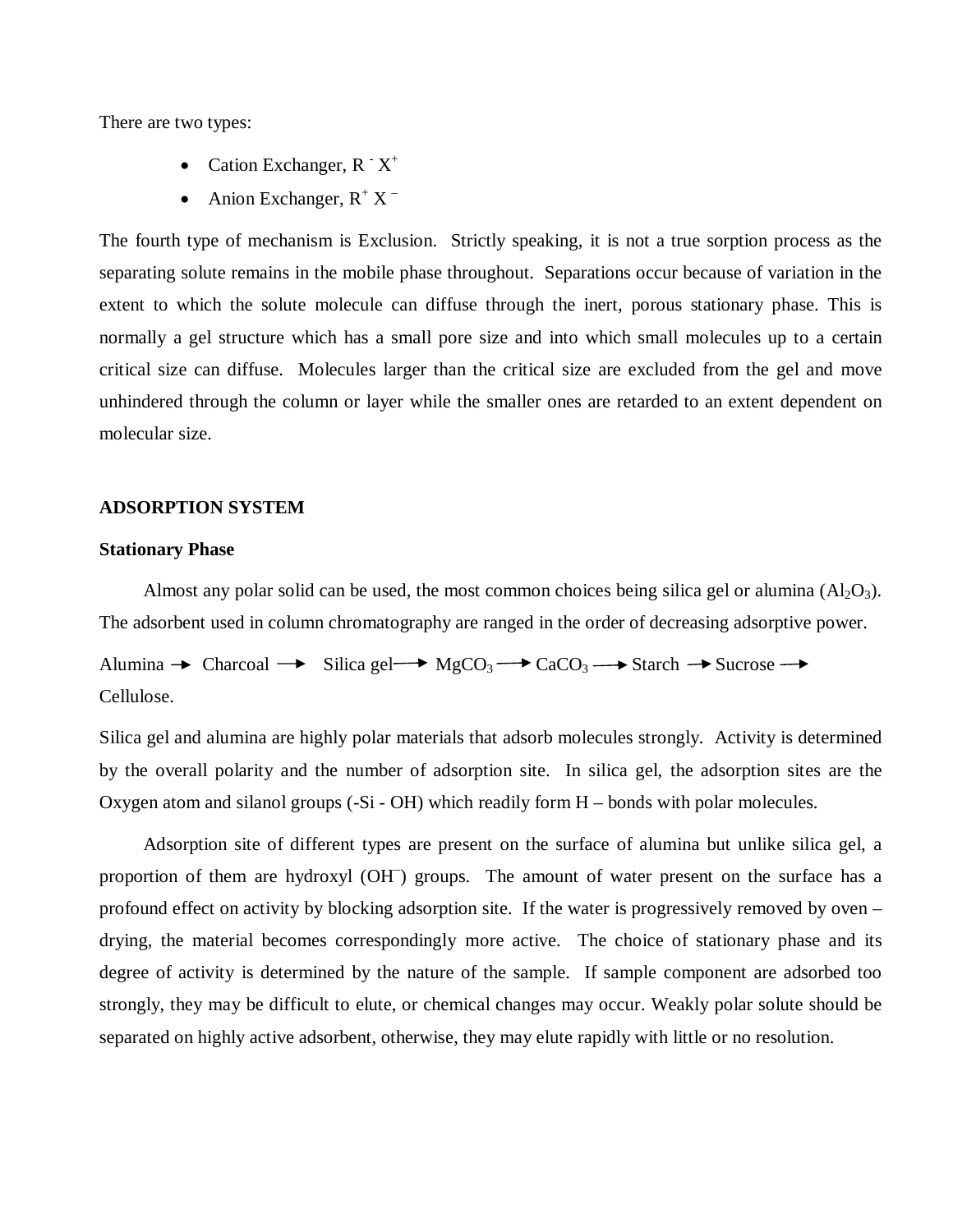Strongly polar solute is better separated on adsorbent of low activity. Silica gel can be prepared with a wider range of activities than alumina and is less likely to induce chemical changes.

# **Mobile Phase**

The eluting power of a solvent is determined by the overall polarity, the polarity of the stationary phase and the nature of sample component.

The list below shows some widely used solvent in order of their eluting power, this being known as **ELUOTROPIC SERIES.**

| <b>SOLVENT</b>       | <b>SOLVENT POLARITY</b> | <b>SOLVENT POLARITY</b> |  |  |  |
|----------------------|-------------------------|-------------------------|--|--|--|
|                      | PARTITION BASED         | <b>ADSORPTION BASED</b> |  |  |  |
| n-hexane             | 0.1                     | 0.01                    |  |  |  |
| Cyclohexane          | $-0.2$                  | 0.04                    |  |  |  |
| CCl <sub>4</sub>     | 1.6                     | 0.18                    |  |  |  |
| Toluene              | 2.4                     | 0.29                    |  |  |  |
| benzene              | 2.7                     | 0.32                    |  |  |  |
| methylene dichloride | 3.1                     | 0.42                    |  |  |  |
| n-propanol           | 4.0                     | 0.82                    |  |  |  |
| Tetrahydrofuran      | 4.0                     | 0.57                    |  |  |  |
| ethyl acetate        | 4.4                     | 0.56                    |  |  |  |
| Isopropanol          | 3.9                     | 0.82                    |  |  |  |
| Chloroform           | 4.1                     | 0.40                    |  |  |  |
| Acetone              | 5.1                     | 0.56                    |  |  |  |
| Ethanol              | 4.3                     | 0.88                    |  |  |  |
| Acetonitrile         | 5.8                     | 0.65                    |  |  |  |
| Methanol             | 5.1                     | 0.95                    |  |  |  |
| Water                | 10.2                    |                         |  |  |  |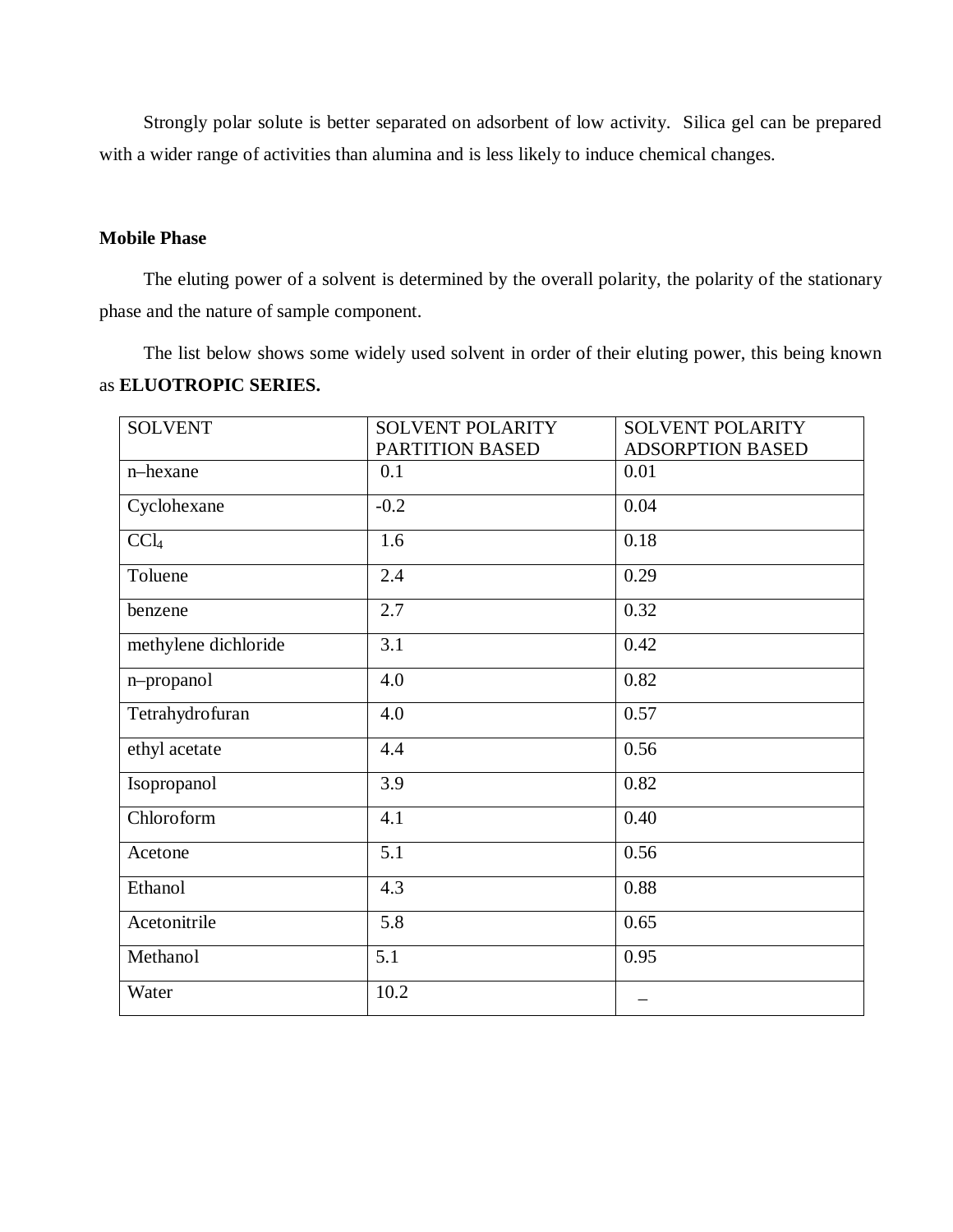It is important that a given solvent should not contain impurities of a more polar nature e.g. water or acids, alcohol in chloroform, aromatics in saturated hydrocarbons, as resolution may be impaired.

### PARTITION SYSTEM.

In a partition system, the stationary phase is a liquid coated onto a solid support (silica gel, kieselguhr or cellulose). There is a very wide choice of pairs of liquids to act as stationary - mobile phases. It is not necessary for them to be totally immiscible, but a low mutual solubility is desirable.

A hydrophilic (water loving) liquid may be used as stationary phase with a hydrophobic (water hating) mobile phase or vice versa.

# **CHARACTERIZATION OF SOLUTE**

1. The rate of movement of a solute is determined by its distribution ratio, D as:

$$
D = \frac{Concof stationary phase}{Concof mobile phase}
$$

The larger the value of D, the slower will be the progress of the solute through the system, and the components of the mixture will therefore reach the end of the column in order of increasing value of D.

In paper and thin layer chromatography, the separation process is altered at a stage which leaves separation components *in situ* on the surface in the form of spot. The rate at which a solute has moved is then determined by its Retardation factor,  $(R_f)$ , which is defined as follows:

> $R_f =$ distance trav elled by the centre of solute spot distance trav elled by the front of mobile phase

For good separation, the components should have different  $R_f$ .

# **GAS CHROMATOGRAPHY**

#### **PRINCIPLE**

It involves the separation of mixtures in µg quantities by passage of the vaporized sample in a gas stream through a column containing a stationary liquid or solid phase. Components migrate at different rates due to difference in boiling point, solubility, or adsorption.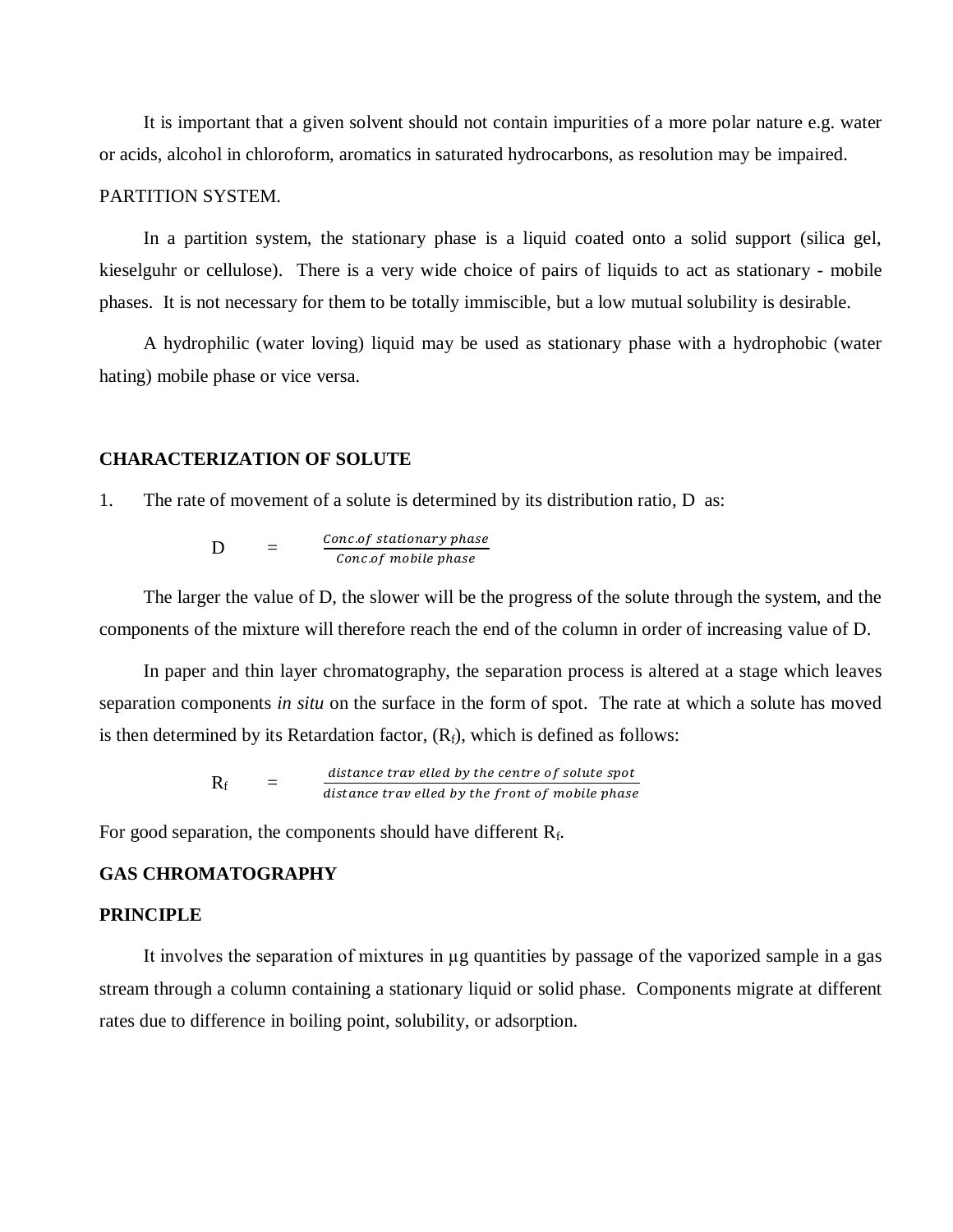# **Apparatus and Instrumentation.**



*Schematic Diagram of Gas Chromatography*

The apparatus is made up of injection port, heated metal or fused quartz glass column, detector and recorder.

# **Mode of Operation**

The mobile phase or the carrier gas is supplied from a cylinder via a pressure - reducing head at pressure of 10-40psi (1atm = 14.6psi) with a flow rate of  $2 - 50 \text{cm}^3 \text{ min}^{-1}$ . Typical carrier gases used are  $N_2$ ,  $H_2$ , Ar, He,  $CO_2$  etc. (i.e. gases that do not react). Fine control of carrier gases is achieved by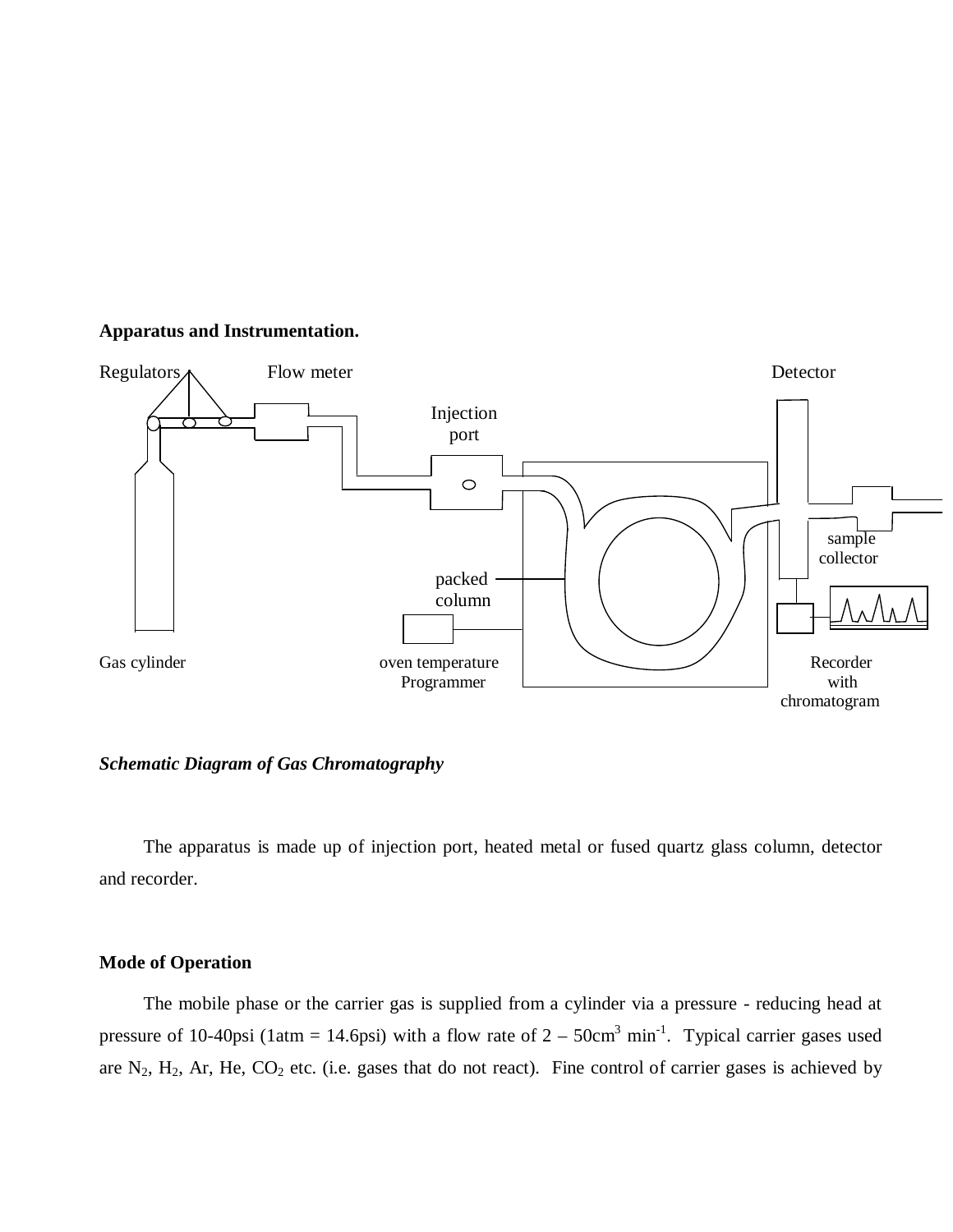flow controller. For optimum result, it is advisable to dry the gas before use by passing it through molecular sieve to remove water vapour.

Gas chromatography, so called because mobile phase is a gas, comprises gas – liquid chromatography (GLC) and could be gas – solid chromatography (GSC). For GLC, the stationary phase is a high boiling liquid and the sorption process is predominantly one of partition. For GSC, the stationary phase is a solid and adsorption plays the major role.

Samples which must be volatile and thermally stable at the operative temp are introduced into the gas flow via an injection port located at the top of the column.

Gas samples require a large volume gas-tight syringe or gas sampling valve as they are much less dense than liquid. For packed column,  $0.1 - 10 \mu L$  of a liquid sample or solution may be injected into a heated zone or flash vapourizer positioned just ahead of the column and constantly swept through with carrier gas.

A continuous flow of gas elutes the component from the column in order of increasing distribution ratio from where they pass through a detector connected to a chart recording system. The chart recorder gives different histogram of the components at different retention time in the sample.

Typical example is as shown below:



 Introduction of sample *Typical elution profile*: The separation of aliphatic esters by Gas-liquid Chromatograohy.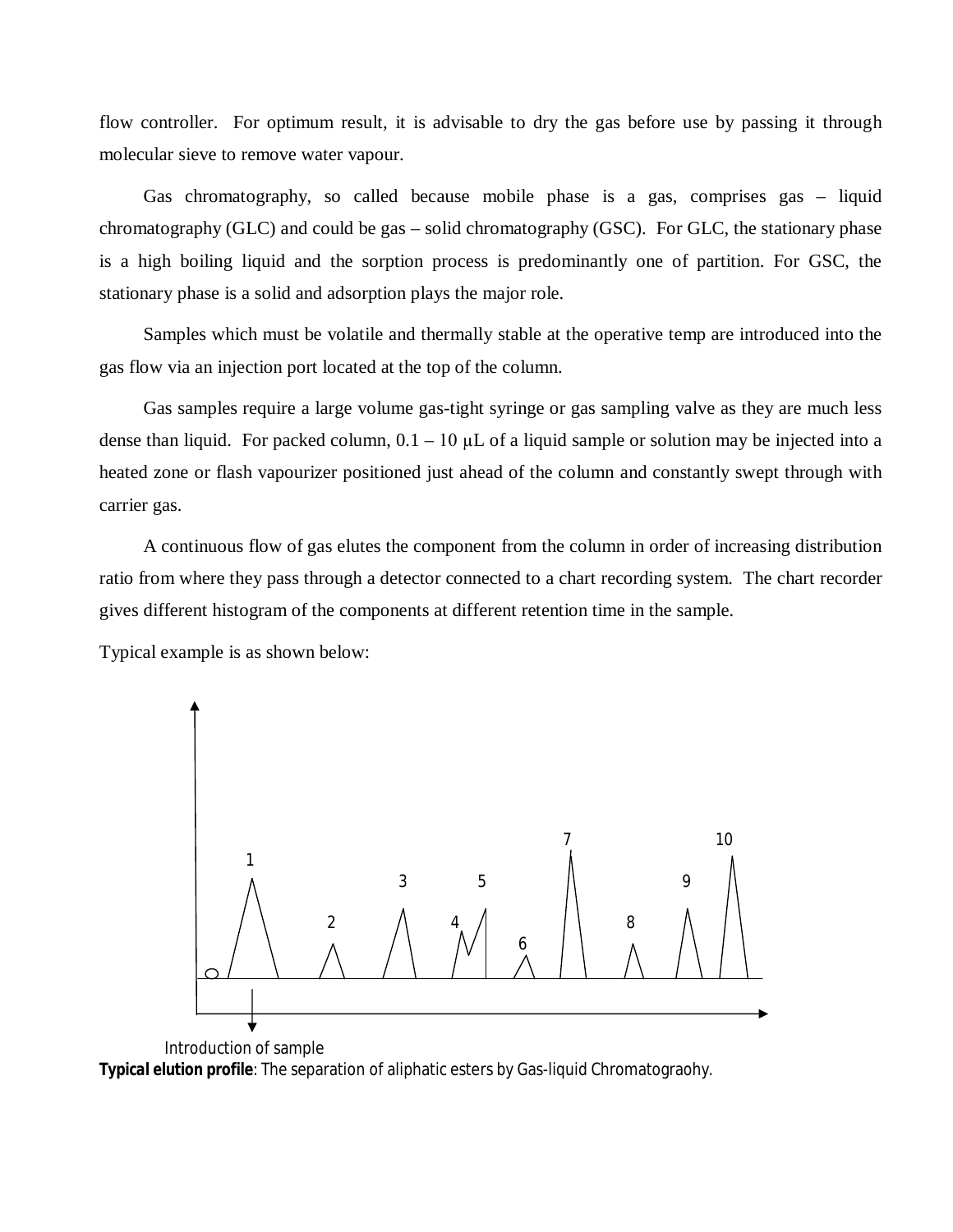| 1. Methyl formate   | 2. Methyl acetate    | 3. Ethyl formate                                    | 4. Ethyl acetate |
|---------------------|----------------------|-----------------------------------------------------|------------------|
| 5. n-propyl formate | 6. Isopropyl acetate | 7. n-butyl formate $\,8. \,2^{\circ}$ butyl acetate |                  |
| 9. Isobutyl acetate | 10. n-butyl acetate. |                                                     |                  |

Different detectors are used in GC depending on the type of sample to be analyzed.

Typical examples are:

- 1) Flame Ionization Detector (FID)
- 2) Electron Capture Detector (ECD)
- 2) Flame Photometric Detector (FPD)

# **QUALITATIVE ANALYSIS IN GAS CHROMATOGRAPHY**

Identification of the component peaks of a chromatogram which may be numerous can be achieved in two ways:

- Comparism of retention time,  $t_R$ .
- Trapping the eluted component for further analysis by other analytical techniques such as IR and mass spectrometry.

Valid comparism can be made using relative retention data which are dependent only on column temperature and type of stationary phase.

# **QUANTITATIVE ANALYSIS IN GC**

The integrated area of a peak is directly proportional to the amount of solute eluted. Peak height can also be used but less reliable. Accurate measurement can be carried out by the following:

- i. **Geometrical method**: The area of the isosceles triangle  $(\Delta)$  formed in the chromatogram can be calculated by multiplying the height by the width at half height, i.e.  $A = b \times h/2$ .
- ii. **Cutting out and weighing**: This method is fairly precise and very useful for unsymmetrical peak but subject to errors arising from variation in thickness and moisture content of paper.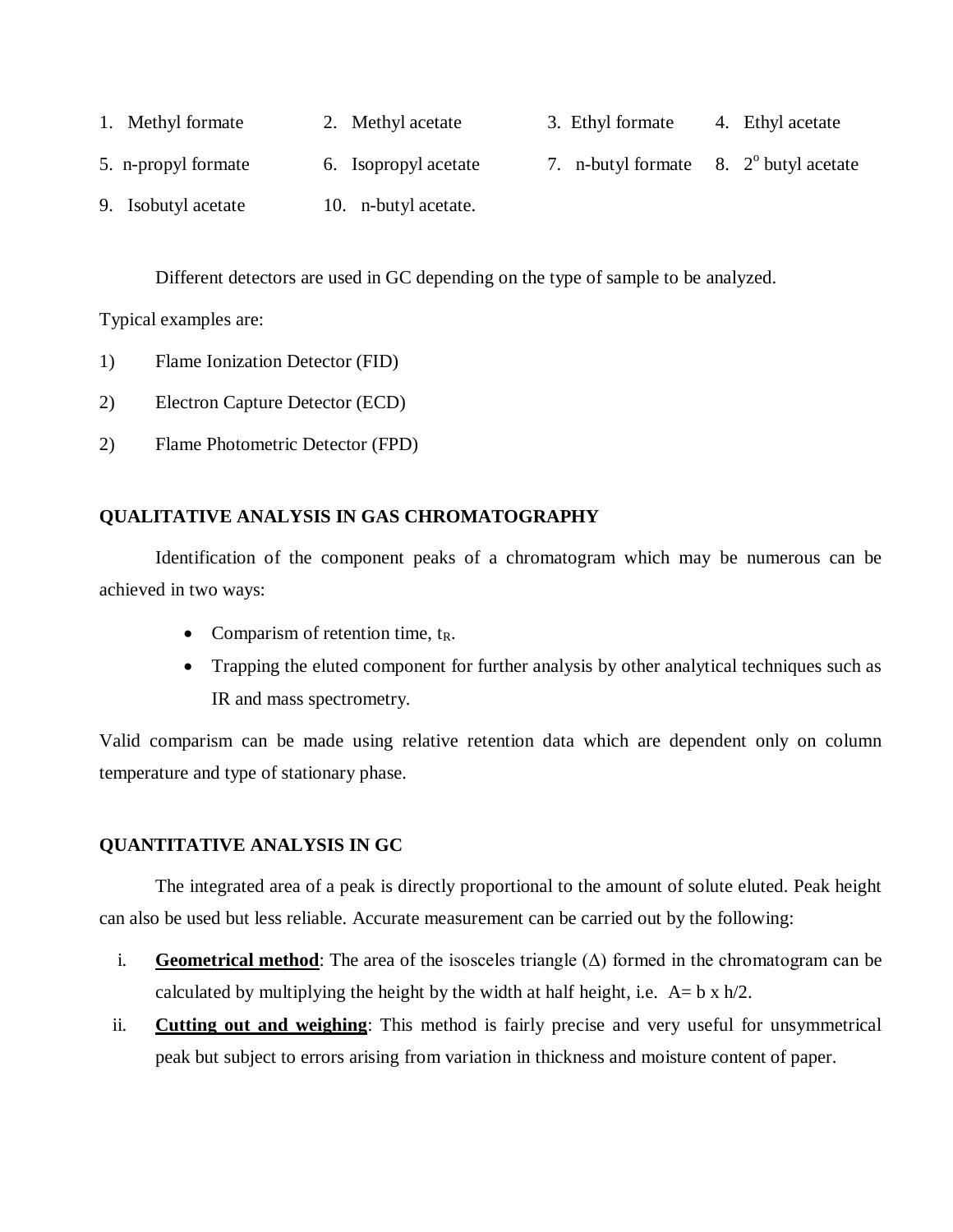iii. **Automatic integration**: Electronic integrators are the most rapid and precise means of determining peak areas. They have a digital output derived by feeding the detector signal into a voltage-to-frequency converter which produces a pulse rate proportional to the input signal. The total number of pulse is a measure of the peak, and this can be printed out directly or stored until required.

## **EFFICIENCY AND RESOLUTION**

The ideal chromatographic process is one in which the component of a mixture form narrow bands which are completely resolved from one another. The narrowness of a band or peak is a measure of the efficiency of the process while resolution is assessed to resolve peak of components with similar retention time  $(t_R)$  or retardation factor  $(R_f)$  values.

Efficiency, N for column separation is related to  $t<sub>R</sub>$  as follows:

$$
N=\frac{(tR)}{\sigma} \qquad \qquad \sigma \quad = \quad standard \; deviation
$$

It is also easier to measure in terms of base line width

N= 16 
$$
\left(\frac{tR}{WB}\right)^2
$$
  
N= 5.5  $\left(\frac{tR}{Wh/2}\right)^2$ 

 $WB = baseline$  width.

 $\mathrm{W}h/_{2}$ = peak width measured at half of peak height.



The parameter N is usually referred to as the "Plate Number" but an alternative mean of quoting efficiency is in terms of plate height, H or HETP (Height Equivalent to Theoretical Plate). N is related to H as:

 $N = L / H$  $L =$  total length of the column

In practice, Rs (resolution) is measured from a chromatogram by relating the peak-to-peak separation to the average peak width. This is expressed by the equation:

$$
\mathsf{Rs} = \frac{2\Delta VR}{(W1+W2)}
$$

where  $V_R$  = retention volume.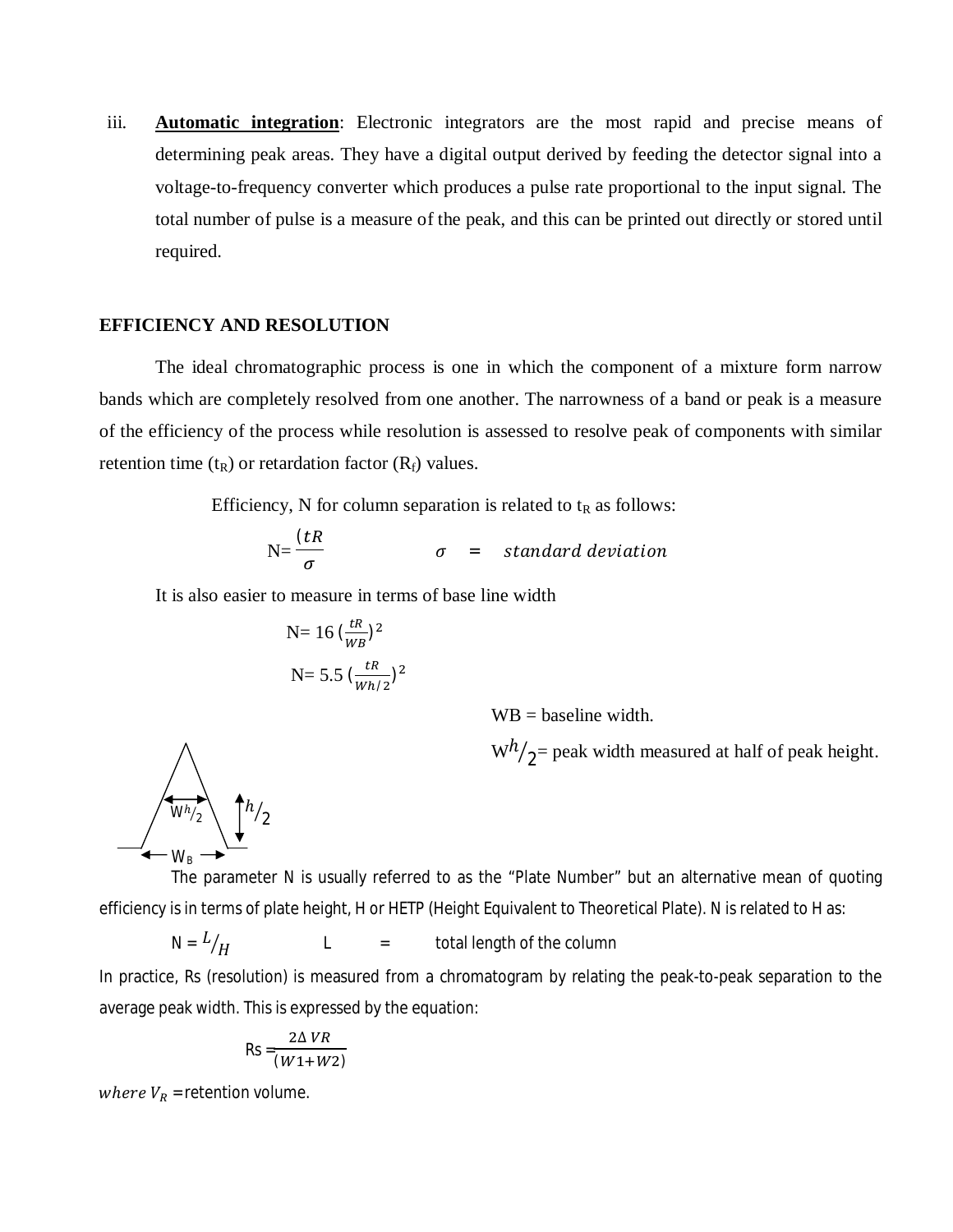

 $\Delta V_R$  is the separation of peak maxima, W1 and W2 are the respective peak widths. R<sub>f</sub> value of 1.5 or more indicates cross contamination of 0.1% or less. **HIGH PERFORMANCE LIQUID CHROMATOGRAPHY (HPLC)**

It has its origin in classical column chromatography, although in both theory and practice, it is similar to gas chromatography. In column chromatography, the sample is introduced into a liquid mobile phase which flows through a column usually containing silica or alumina under the influence of gravity. Flow rate are in the order of  $0.1 \text{cm}^3$  min<sup>-1</sup>, which result in extremely lengthy separation time, and quite inadequate efficiency for separation of multi-component mixture. The poor performance is largely due to very slow mass transfer between stationary and mobile phases and poor packing characteristics leading to a large multiple path effect.

It was later recognized that the problems could be overcome through the use of smaller particles of stationary phase, and that rapid separations would require higher flow rate, necessitating the pumping of mobile phase through the column under pressure.

The means of meeting this basic requirement were developed in HPLC. The mobile phase is typically pumped at pressure up to about 3000psi, and flow rate of 1-5cm<sup>3</sup>min<sup>-1</sup> can be achieved through 10-25cm stainless steel column packed with particles as small as 3µm in diameter.

HPLC can be used largely for the separation of non-volatile substances including ionic and polymeric sample. This is complementary to gas chromatography. The use of HPLC in all its form is growing steadily and may eventually exceed that of GLC. This is because all four sorption mechanisms can be exploited and the technique is well suited to a very wide range of compound types including ionic, polymeric and labile (volatile) materials.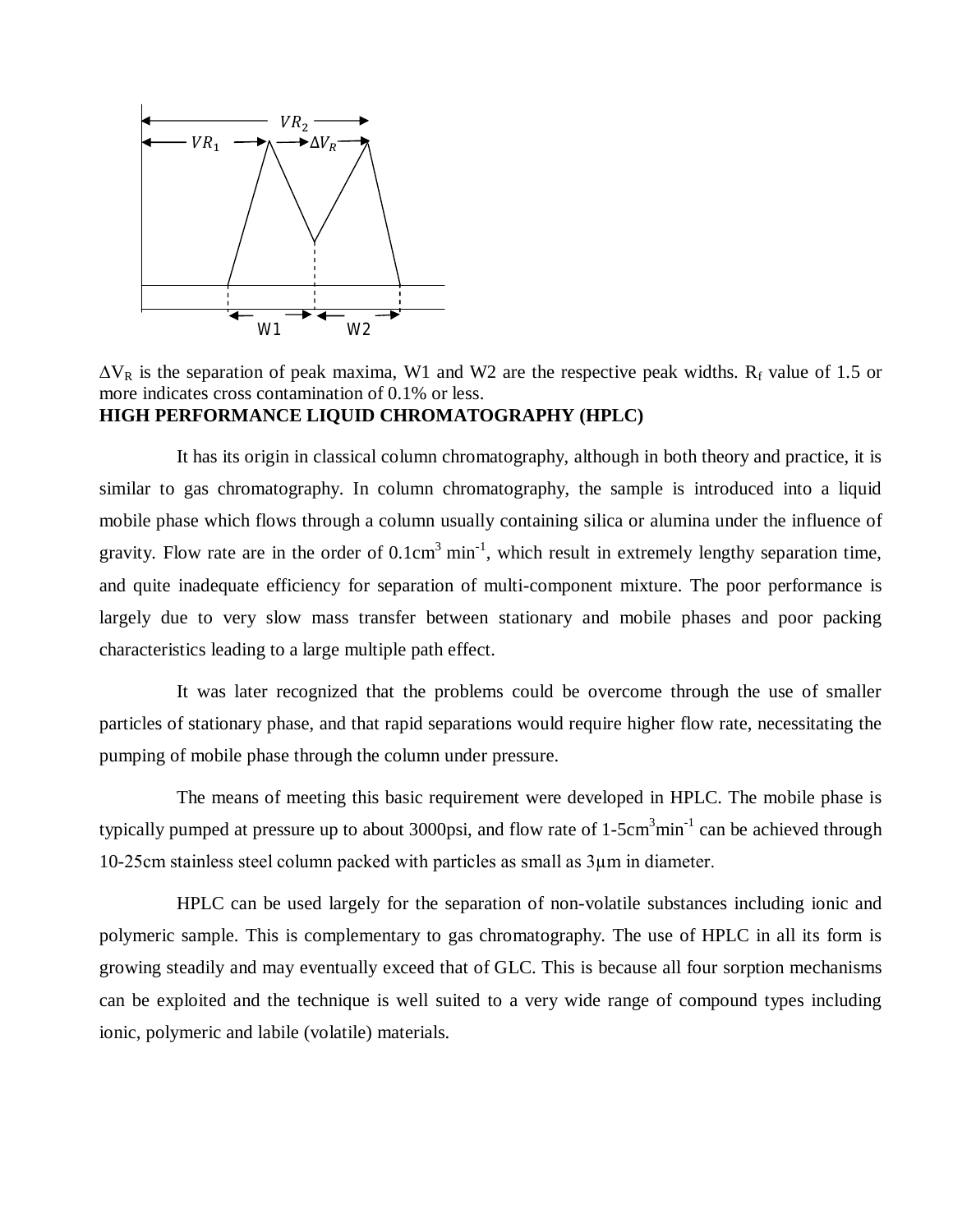### **PAPER CHROMATOGRAPHY**

Partition chromatography on sheet or strips of filter paper is one of the simplest and the most widely used of chromatographic technique. "Whatman 3mm" is used for preparative work.

# **METHOD**

Samples are applied on the paper from the solution. Extracts from biological tissue often require preliminary purification before they can be applied. The reason for this is that large amount of protein or salt can interfere with the partition process by extracting water from the solvent. Proteins can be precipitated with alcohol and salts removed by electrolytic method (ion-exchange). Having selected the size and grade of paper to be used, a pencil line is drawn parallel to one edge and at a suitable distance from it. A number of small crosses are mount on the line corresponding to the number of samples to be applied and the nature of each sample written on in pencil. A drop of each sample is spotted on the appropriate position with a short length of capillary tubing or a platinum loop.



The spot should be about 5mm in diameter. Large spots lead to poorer separation. If more test substance is required than is present in 1 drop (especially with dil. solution), the spot is allowed to dry by hair dryer and a similar application made. When the spots are dry, the paper is ready for development, in which solvent flows through the paper to produce separation. The solvent for development depends upon the nature of substances to be separated. It is essential to use one – phase solvent which corresponds in composition to the organic layer. Development can be carried out either by allowing the solvent to travel up the paper (the ascending technique) or down the paper (the descending technique).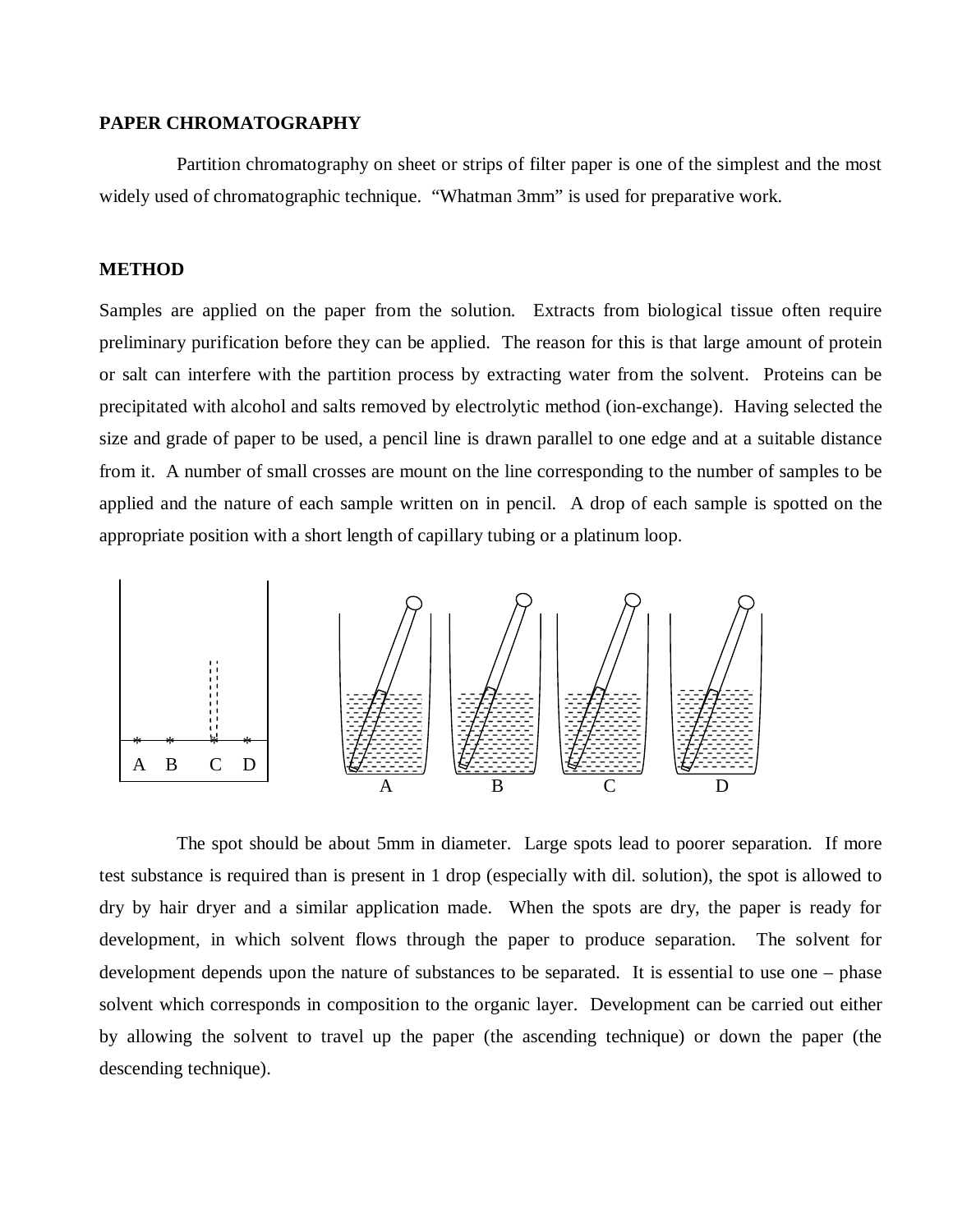Some of the solvent is poured into the bottom of the tank so as to saturate the atmosphere with its vapour.



Both ascending & descending techniques are employed. The ascending method usually gives better result with very volatile solvent. The disadvantage of this technique is that compounds with low  $R_f$  values are often incompletely separated. With the descending technique, the developing solvent can be allowed to run off the edge of the paper under the influence of gravity so that one is able to increase considerably the effective length of the run and this improves the separation. When the solvent has travelled the required distance, the position of the solvent formed is noted by tearing the paper slightly (or cut it) at the edges. Drying is carried out in the fume cupboard by electric hair dryer. The next is to locate the separated compounds. If they are coloured, there is no problem, but many compounds, especially of biological interest are colourless and hence invisible. Several methods are used, both physical and chemical methods to spot the compounds present.

The physical methods utilize particular properties of the compound such as fluorescence or radioactivity, while chemical methods involve reacting the substance with reagents to get coloured products.

## **Physical Methods**

1. *Fluorescence*: A number of unsaturated organic compounds fluoresce i.e. they have the property of absorbing UV light of short (invisible) wavelength and emitting light of longer (visible) wavelength. These compounds, although invisible on chromatogram in ordinary light, can readily be detected under UV lamp. The wavelength of the light emitted and hence the colour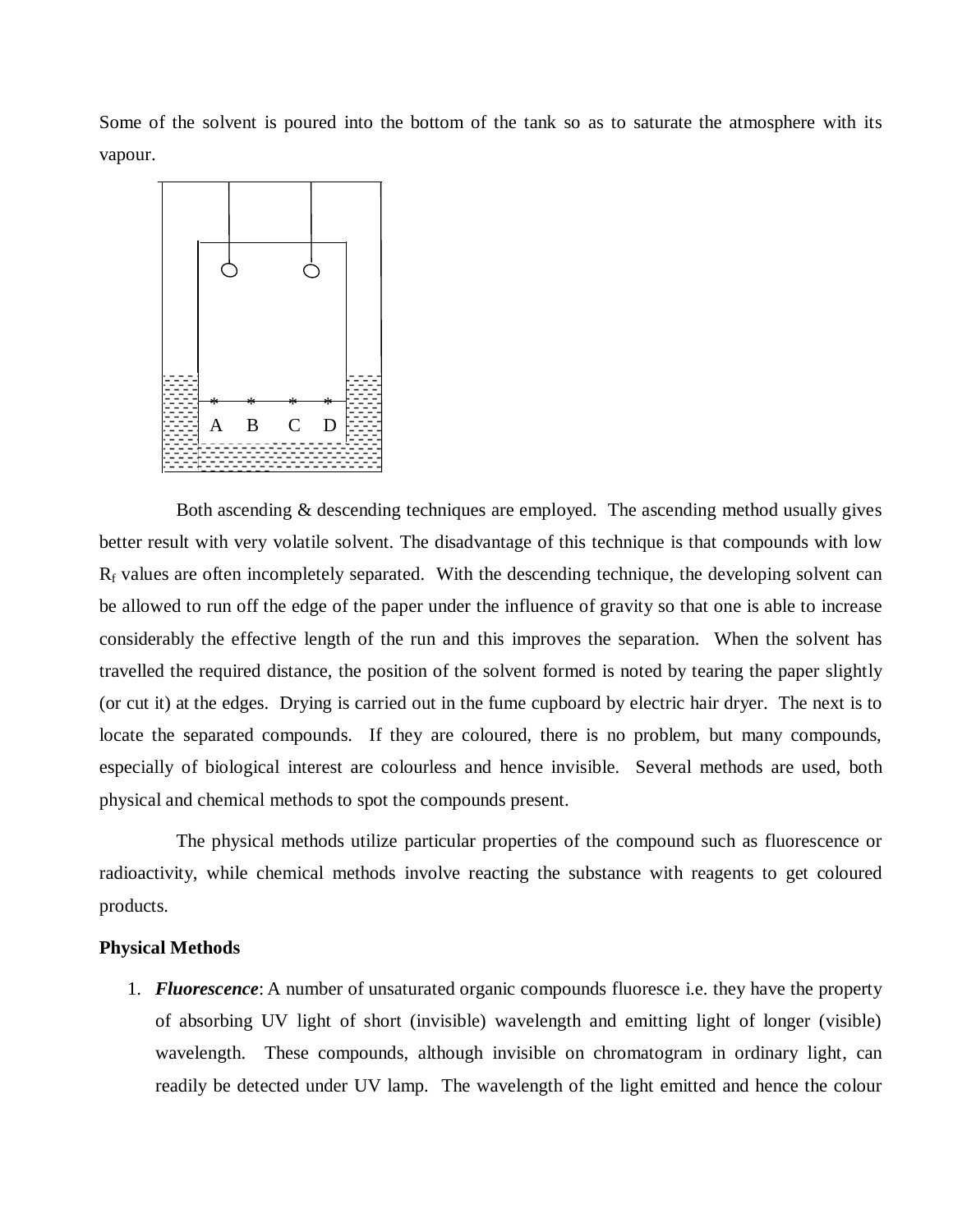when seen is a characteristic of the compound and is therefore useful for the purpose of identification.

2. *Radioactivity*: The wide spread use of nuclear power labeled radioactive compounds for research. This can be detected on chromatograms by means of special counter (Geiger Muller counter and Scintillation counter).

Physical methods of location have the advantage over chemical methods in that the substances on the chromatogram are not converted into other compounds and so they can be removed for further studies.

### **Chemical Methods**

Colourless compounds are converted to coloured compounds by treatment with "locating reagents". The locating reagent can be a gas  $(H<sub>2</sub>S)$ , for location of metallic ions which form metallic sulphide. Solutions of reagents can be applied by dipping the paper into a solution of the reagent or by spraying the solution on the paper e.g. the most widely used reagent for detecting amino acid is "ninhydrin".

Ninhydrin is a white solid which when applied to the paper at a  $0.1 - 0.25\%$  solution is a suitable solvent.

The reaction can be represented as:

Amino acid  $+$  ninhydrin  $\longrightarrow$  coloured product Colourless colourless (white) blue - lilac

Also, sensitive methods of detecting reducing substances e.g. glucose and maltose (malt sugar) is by paper chromatography. This is dipped into appropriate volume of  $AgNO<sub>3</sub>$  and NaOH in alcohol. A grey spot is an indication of reducing sugar.

Both physical & chemical methods described are for qualitative analysis.

## **Quantitative Measurement**

Sometime, it is required to make a quantitative measurement of a particular measurement in a mixture in addition to the usual qualitative ones.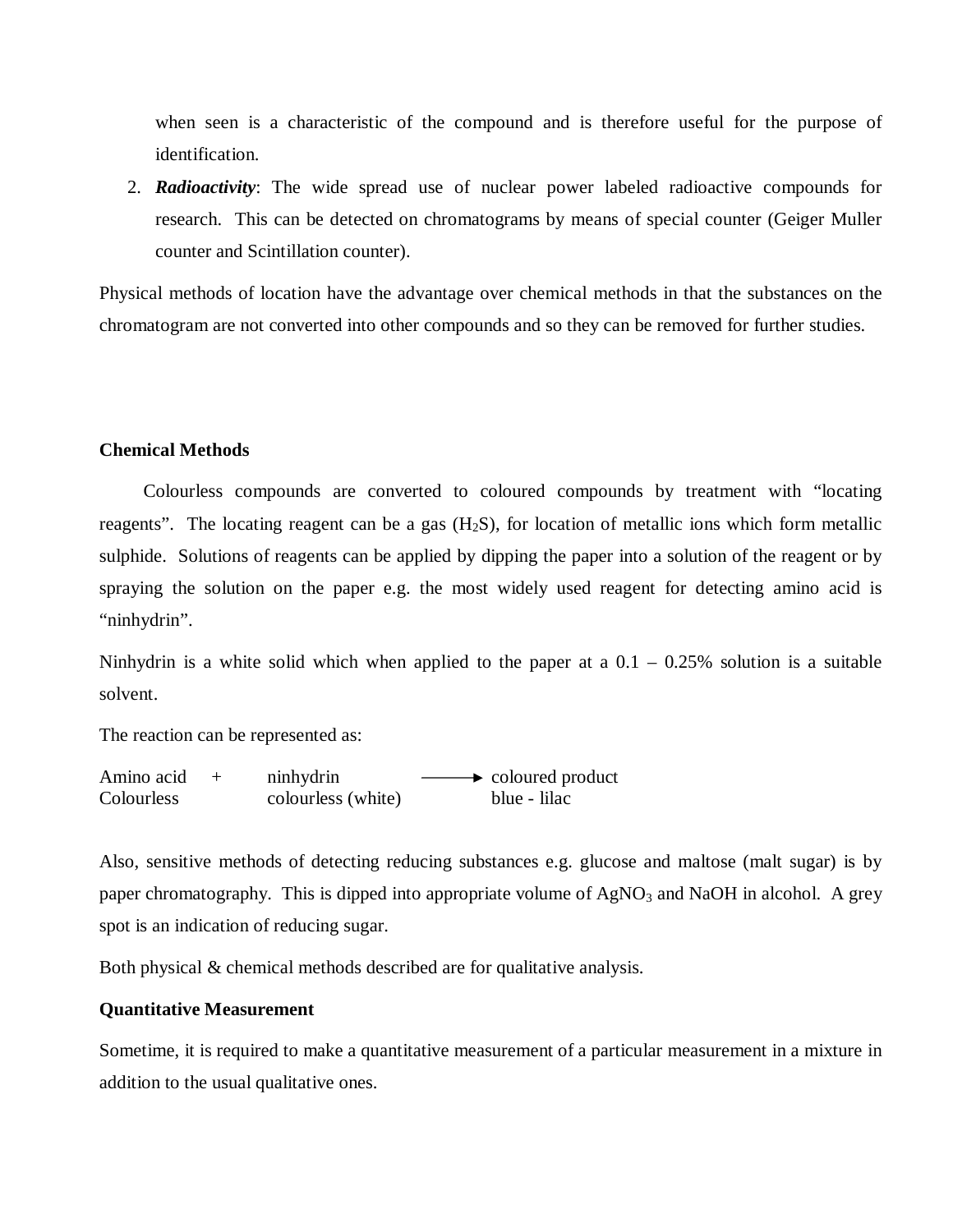The paper is developed dried and the marginal strips cut out and treated with suitable reagents. The compound so eluted can then be determined by one of the multitude of methods available for substances in solution (colour reactions, titration, microgravimetric procedures etc.) If a reagent is available, which react with the component to produce a colour, the intensity of which is proportional to the amount of that component present then quantitative measurement can be made directly on the paper. Such methods are always comparative in nature. For more accurate work, the intensity of each spot is measured with a photoelectric device known as **"photo densitometer"**. A thin strip is cut from the chromatogram (area enclosed by the dotted line), placed between two sheets of glass, and into the holder of the densitometer. The machine is set at zero on the section of the strip free from any compound and the strip is then moved in small stages passed the beam and there will be deflection. The deflection is proportional to the concentration of the material. Such deflection or dryer is recorded.



 containing known amounts of compound (standards).



The graph of that deflection is plotted against concentration (standards). It obeys Beer-Lambert's law.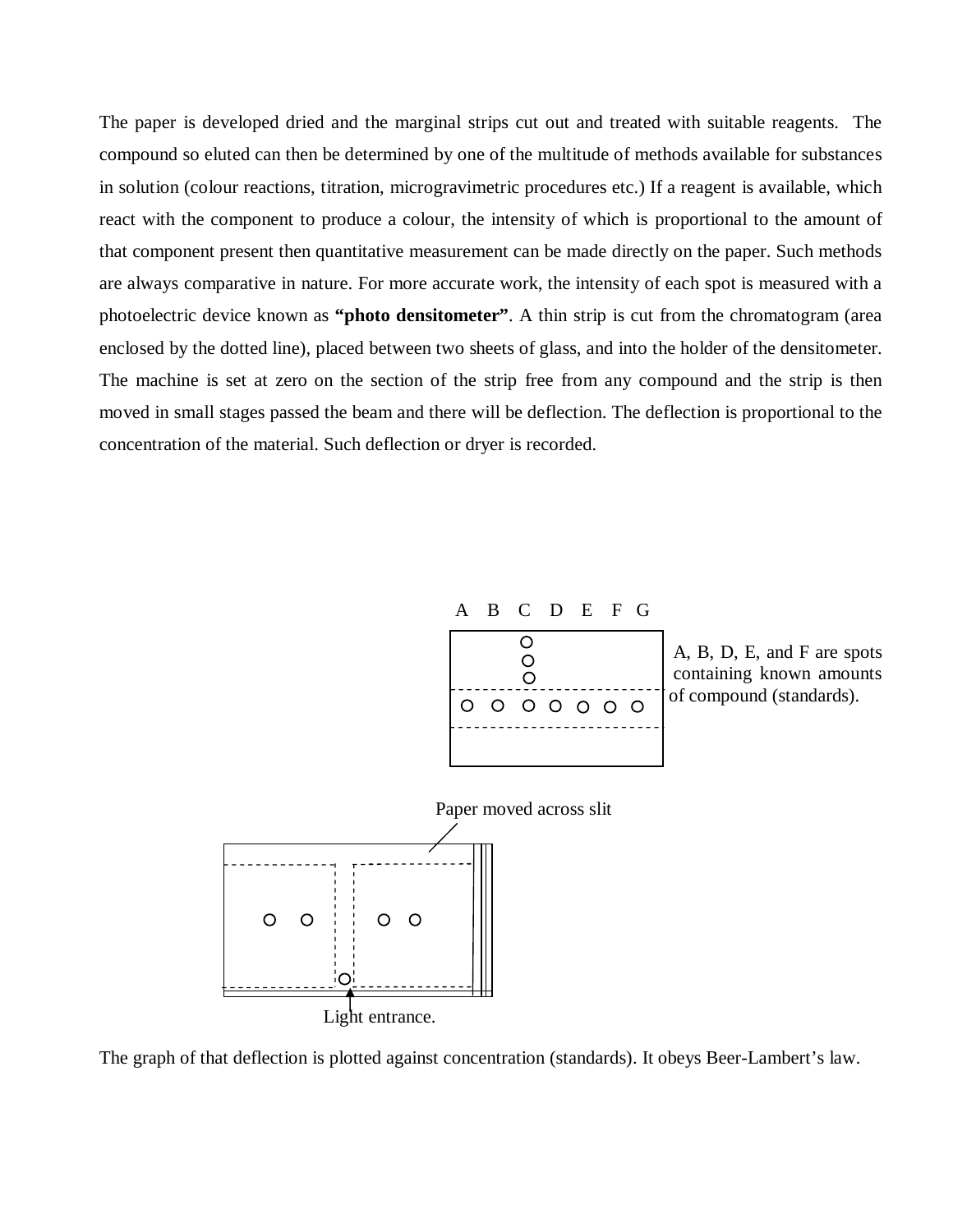## **Advantages of Paper Chromatography**

One of the major advantages of is the sensitivity with which compound can be located after separation. Amount as little as 0.1µg can be detected with routine reagent. The lower limit for the detection of most compounds is between 1-50 µg (ppb).

Paper chromatography has played major role in elucidating the chemistry of compounds.

#### **THIN – LAYER CHROMATOGRAPHY**

Comparatively, paper chromatography is a versatile technique but its use is limited by the fact that separation can be conducted only with fibrous materials such as cellulose, since other valuable media such as silica gel, alumina and gel filtration beads cannot be made into sheets. This problem can be overcome by supporting thin – layer of these substances on an appropriate base. The usual method is to support them on glass base: in which case the product is referred to as **"chromatoplate"**.

A thin layer supported on solvent – resistant plastic sheet is called **"chromatosheet"**. Both are available commercially. Two types of layers are useful; solid layers which adhere to the support by the virtue of the adherent qualities of the material itself or because of a binding agent incorporated with it and also the loose layers.

Thin – layer separation resemble those of paper in some ways, but much wider choice of media means that separation by partition adsorption, gel exclusion filtration and ion – exchange can be performed by this technique.

The particular properties of thin layer also allow shorter development times to be achieved.

## **PREPARATION OF CHROMATOPLATE**

Solid layers are prepared by applying 'slurry' of the chosen medium in a suitable liquid unto a clean glass plate. It is essential for optimum results to be achieved by making the layers to be uniform.

The particle size, surface structure and adhesiveness of medium must be carefully controlled. If reproducible results are to be obtained must be carefully controlled, if reproducible results are to be obtained. If the material adheres badly, a binding agent such as calcium sulphate  $(CaSO<sub>4</sub>)$  is often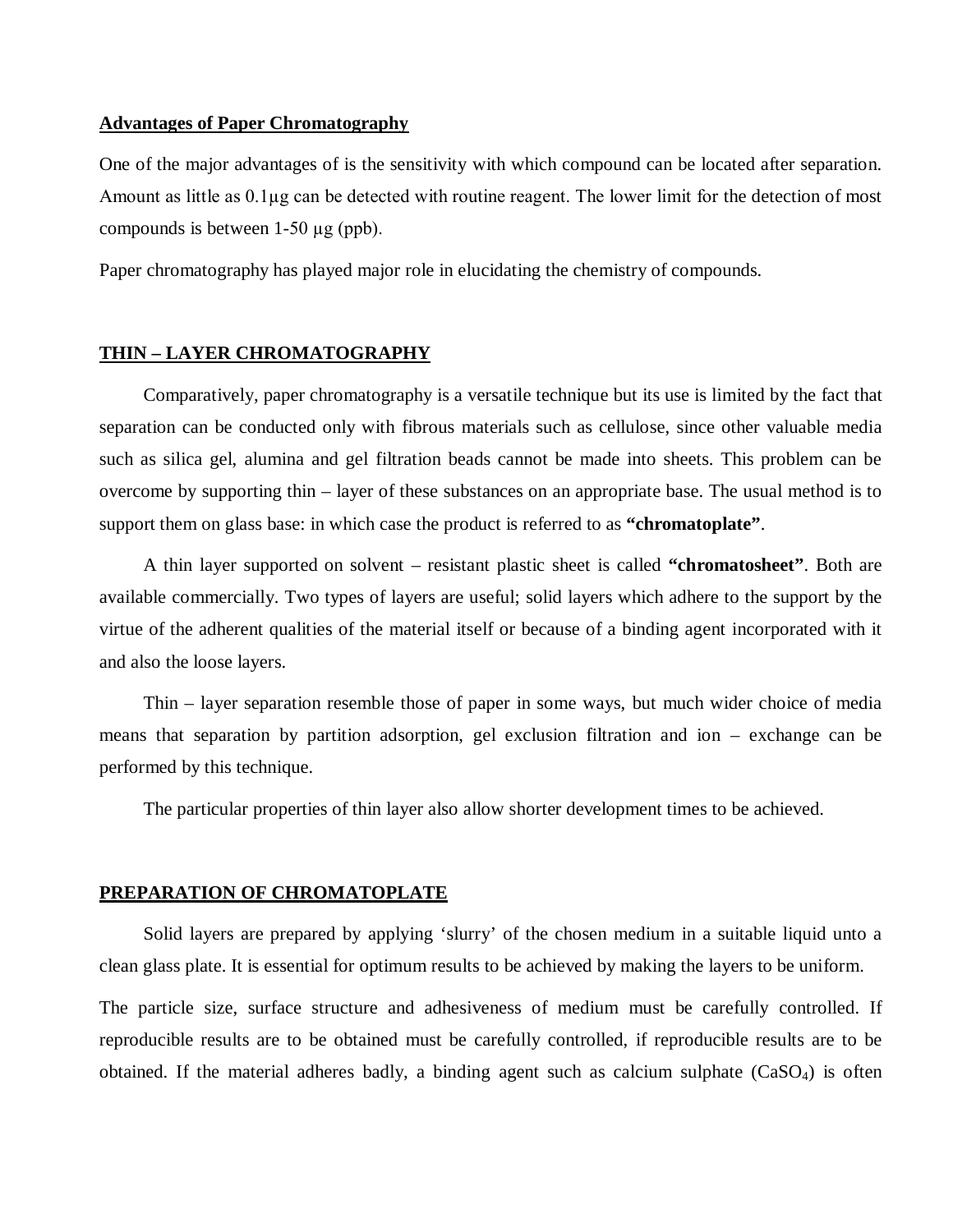incorporated in small quantity. Other additives to thin layer media include "special fluorescing agent", which allows spots on the developed chromatogram to be seen under UV light.

The thickness of layers for thin layers for thin layer chromatography is 0.25mm. Thinner layer usually gives a more rapid but less effectives separation.

#### **Choice of medium and solvent**

Almost any material can be used for thin layer, and the factors involved in the choice have been discussed earlier. The choice of solvent will depend on the nature of substances being separated and on the material on which it is being separated. A general rule is to match the polarity of the solvent to that of the substances being separated. Sometimes, trial solvents are applied by capillary tube to the center of each spot as shown below.



### **APPLICATION OF SAMPLE**

The method is similar to that of paper chromatography except that the delicacy of many of the layers makes it necessary to take much more care.

### **Application of Thin – Layer Chromatography**

Thin layer does not provide quantitative information of the highest precision and accuracy. The same procedure for quantitative evaluation in PC can also be followed. TLC is very widely used for qualitative purposes. Almost any mixture can be at least partially resolved. Inorganic applications such as separation of metals in alloys, soil and geological samples, and polar organic system, such as mixture of amino acids or sugars in urine are particularly suited for this exercise. TLC is ideally suited for a lot of complex reactions, quality control, purity checks, clinical diagnosis and forensic tests.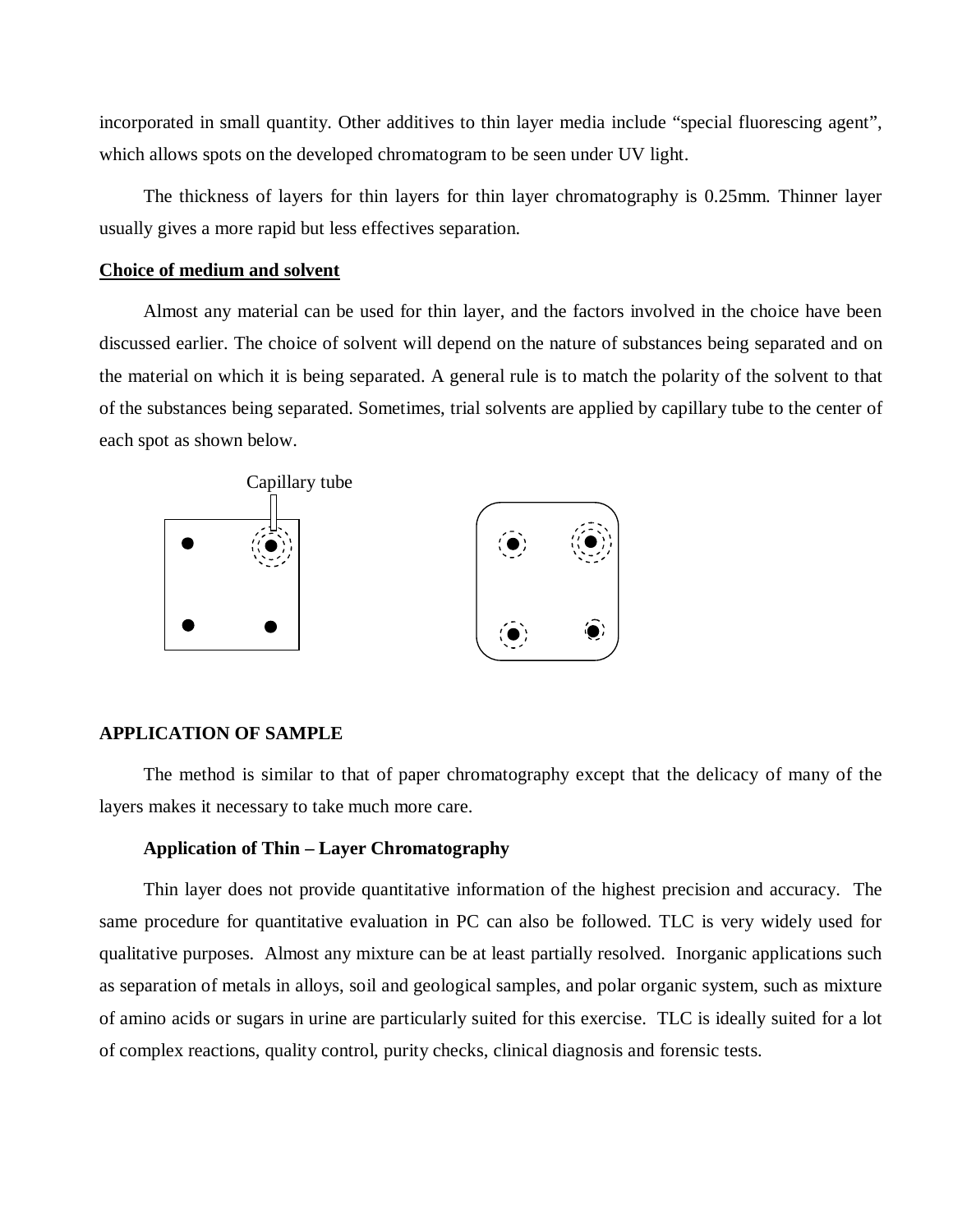### **ION EXCHANGE CHROMATOGRAPHY**

Ion-exchange is generally understood to mean the exchange of ions of like signs between a solution and a solid highly insoluble in contact with it. The solid (ion-exchanger) contains ions of its own and for the exchange to proceed sufficiently; the solid must have an open, permeable molecular structure, so that ions and solvent molecules can move freely in and out. All ion-exchanger sub value in analysis must have the following characteristics:

- 1. They are almost insoluble in water and in organic solvent.
- 2. They contain active or counter ions that will exchange reversibly with other ions in surrounding solution without any appreciable physical change occurring in the materials.
- 3. The ion-exchanger is of complex nature and is in fact polymeric.

The polymer carries an electric charge that is exactly neutralized by the charges on the counter ion. These active ions are cations in CATION EXCHANGER and anions in ANION EXCHANGER. Thus, a cation exchanger consists of a polymeric anion  $(R^- X^+)$  with active cation, while an anion exchanger is a polymeric cation  $(R^+ X^{\text{-}})$  with active anions.

### **CATION EXCHANGER**

We may define a cation exchange resin as a high molecular weight cross linked polymer containing sulphonic, carboxylic, phenolic etc group, as an integral part of the resin and an equivalent amount of cations e.g. the copolymerization of styrene and divinylbenzene, followed by sulphonation.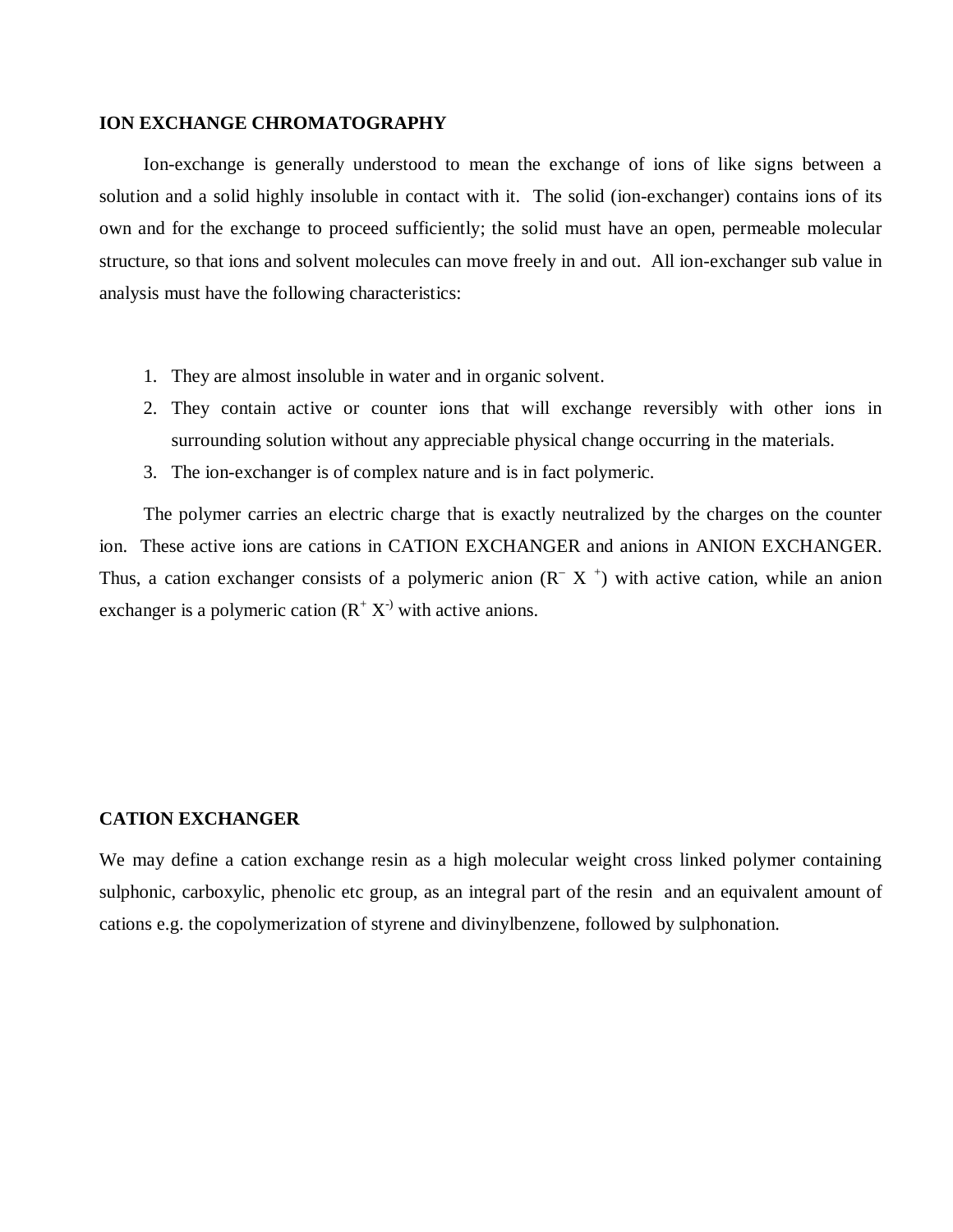

Cation Exchanger

# **ANION EXCHANGER**

Anion exchangers are likewise cross linked high molecular weight polymer. Their basic character is due to the presence of amino, (NH<sub>2</sub>), substituted amino or quaternary ammonium group. The resin is a polymer containing the amino, or quaternary ammonium group as integral part of polymer lattice and an equivalent amount of anions such as chlorides, hydroxyl or sulphate ions e.g. copolymerization of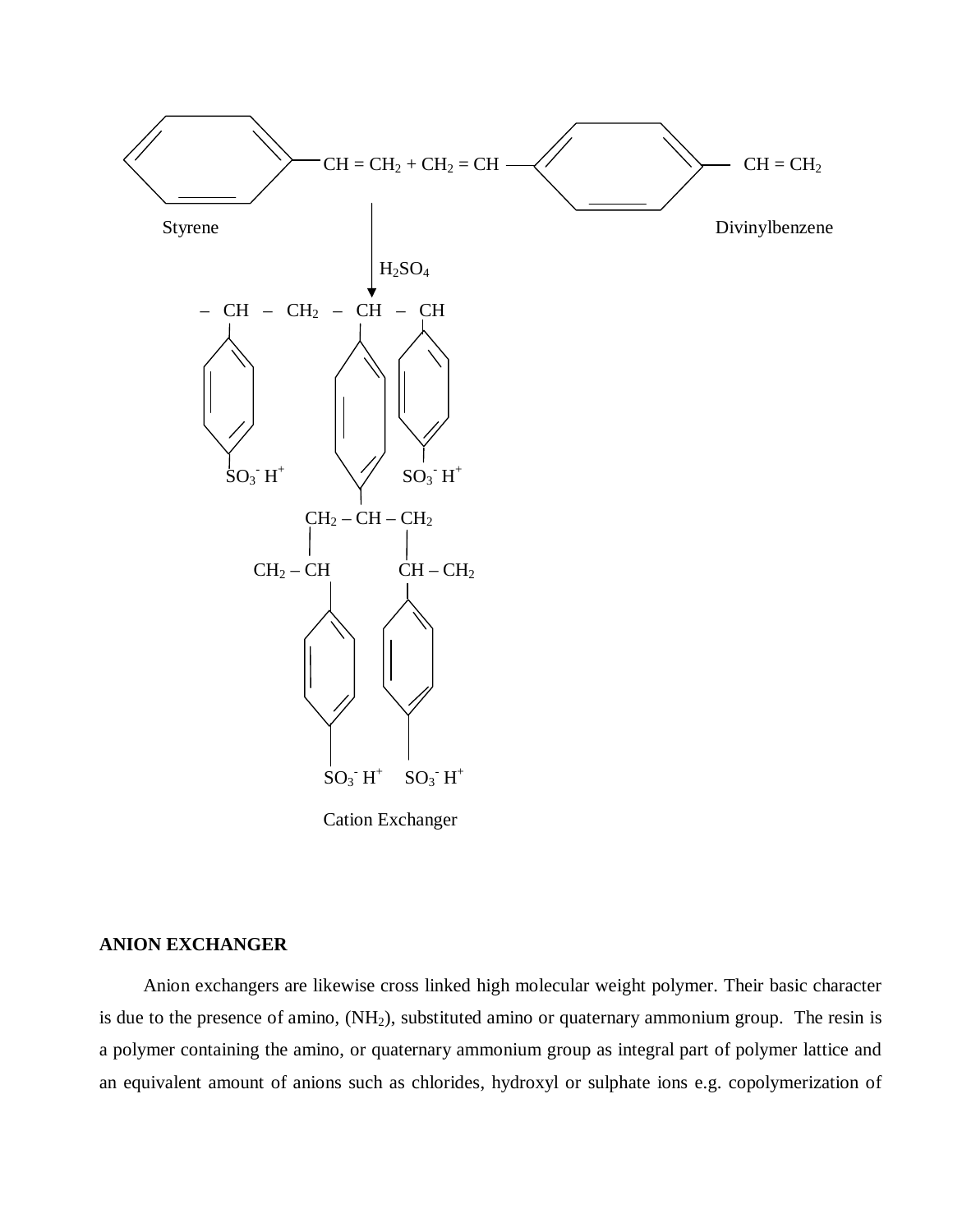styrene and a little of divinylbenzene followed by chloromethylation (addition of  $CH_2Cl$ ) and interaction with a base such as trimethylamine.

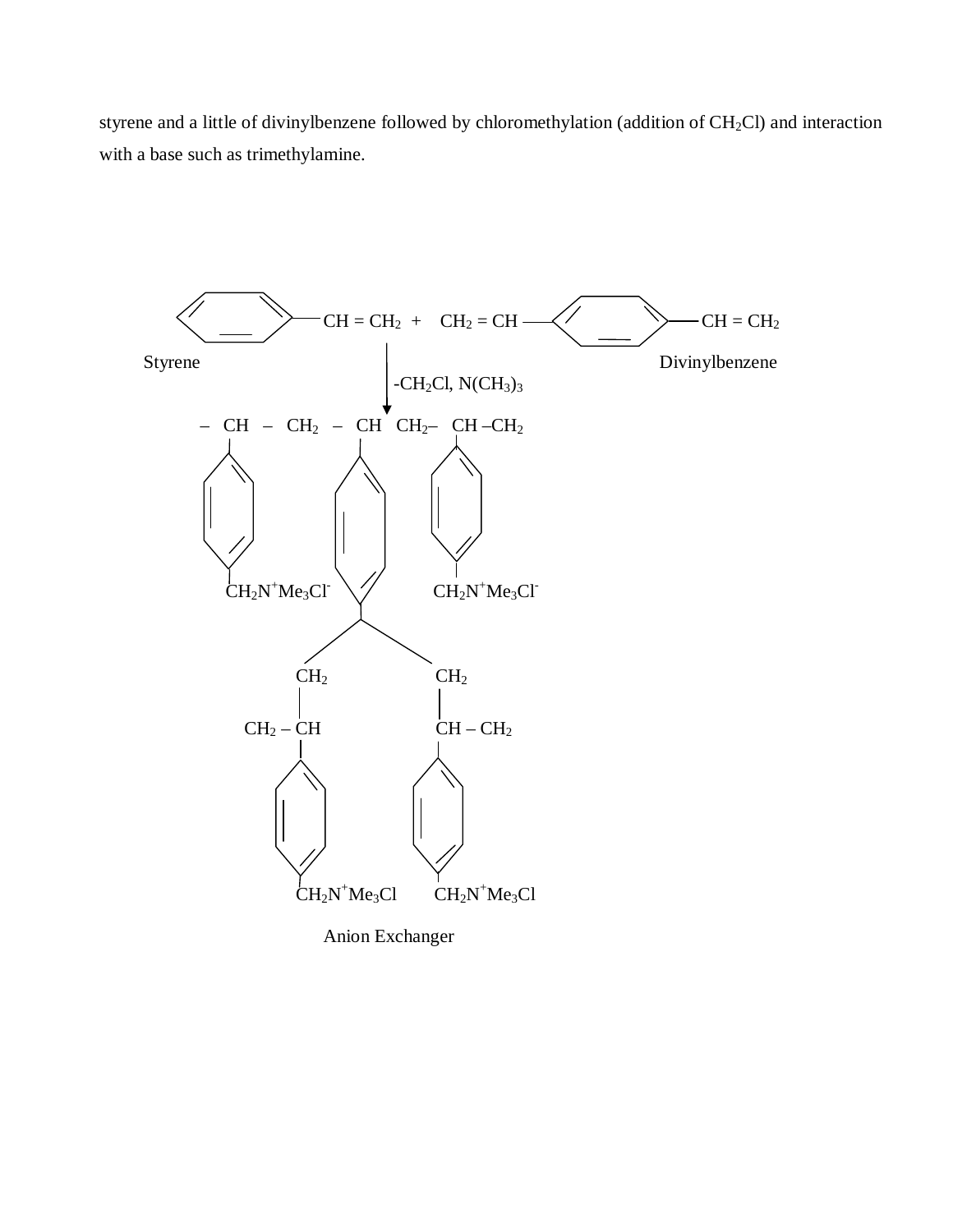### ACTION OF ION EXCHANGE RESIN

Cation exchange resin can be exchanged for cations in solution.

 $(Resin A^T)B^+ + C^+$ solution  $\leftrightarrow$  (Resin A)  $C^+ + B^+$  solution

If the solution contain several ions  $(C^+, D^+, E^+)$ , the exchanger may show different affinities for them thus making separation possible.

## FACTORS AFFECTING ION EXCHANGE BETWEEN RESIN AND SOLUTION.

### *Nature of exchanging ions*

At low aqueous concentration and at ordinary temperature, the extent of exchange increases with increasing valency of the exchanging ions, i.e.  $Na^+ < Ca^{2+} < Al^{3+} < Th^{4+}$ .

Under similar condition and constant valency for univalent ions, the extent of exchange increases with decrease in size of the hydrated cation i.e.  $Li^+$  <  $H^+$  <  $Na^+$  <  $NH4^+$  <  $K^+$  <  $Rb^+$  <  $Cs^+$ , while for divalent ions, the ionic size is an important factor, but incomplete dissociation of salts of bivalent metals also plays a part (Cd<sup>2+</sup> < Be<sup>2+</sup> < Mn<sup>2+</sup> < Mg<sup>2+</sup> = Zn<sup>2+</sup> < Cu<sup>2+</sup> = Ni<sup>2+</sup> < Co<sup>2+</sup> < Ca<sup>2+</sup> < Sr<sup>2+</sup> < Pb<sup>2+</sup> < Ba<sup>2+</sup>

With strongly basic anion exchange resins, univalent anions appear to behave similar to univalent cation.

$$
F
$$

In dilute solution, polyvalent anions are generally absorbed preferentially.

When a cation in solution is being exchanged for anion of different valency, the relative affinity of the high valent ion increases in direct proportion to the dilution. Thus, to exchange a higher valent ion on the exchanger for one of lower valency in solution, exchange will be favoured by increasing the concentration, while if the lower valent ion is in the exchanger, and the higher valent ion is in solution, exchange will be favoured by high dilution.

# *Nature of Ion-Exchange Resin*

The absorption of ion will depend upon the nature of the functional group in the resin. It will also depend upon the degree of cross linking. As the degree of cross linking is increased, resin becomes more selective towards ions of different sizes.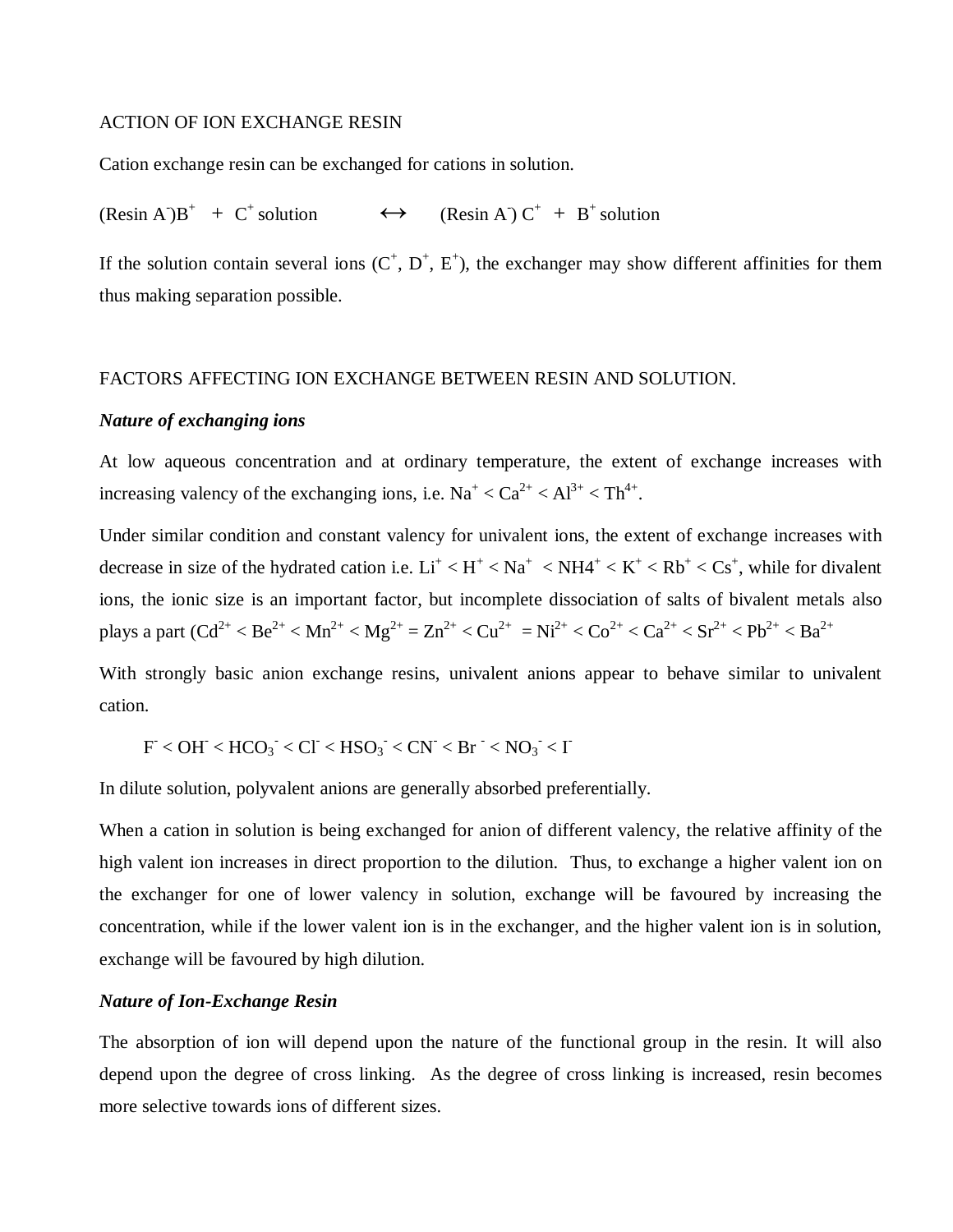### **ELECTROPHORESIS**

Electrophoresis is a technique which is closely associated with chromatography, and is often used in conjunction with it.

Separations depend upon the difference in the electrical properties of the components in the mixture, so that often substances which would be difficult to separate by chromatographic methods are readily separated by this technique. Electrophoresis is an incomplete form of electrolysis in which the charged particles are stopped somewhere along their path to the electrode.

There are two types:

- a. *Free Electrophoresis***,** in which the separated substances are in solution and are therefore free to diffuse the moment the current, is switched off.
- b. *Zone Electrophoresis,* in which the separation is carried out on a supporting medium such as starch gel or strips of filter paper.

A pencil line is drawn perpendicular to the length of the filter paper and spots of samples applied to positions mount on the line. The paper is carefully moistened with a buffer solution suitable to effect separation, and the two ends dipped into pots of the same buffer solution as shown below.



Filter paper moistened with buffer with  $\overline{a}$  spot of mixture placed on a base line as in PC

When the current is passed, the supporting medium act as a 'bridge' between the two pots of buffer solution and any substance in the mixture which bears an electrical charge will migrate. In